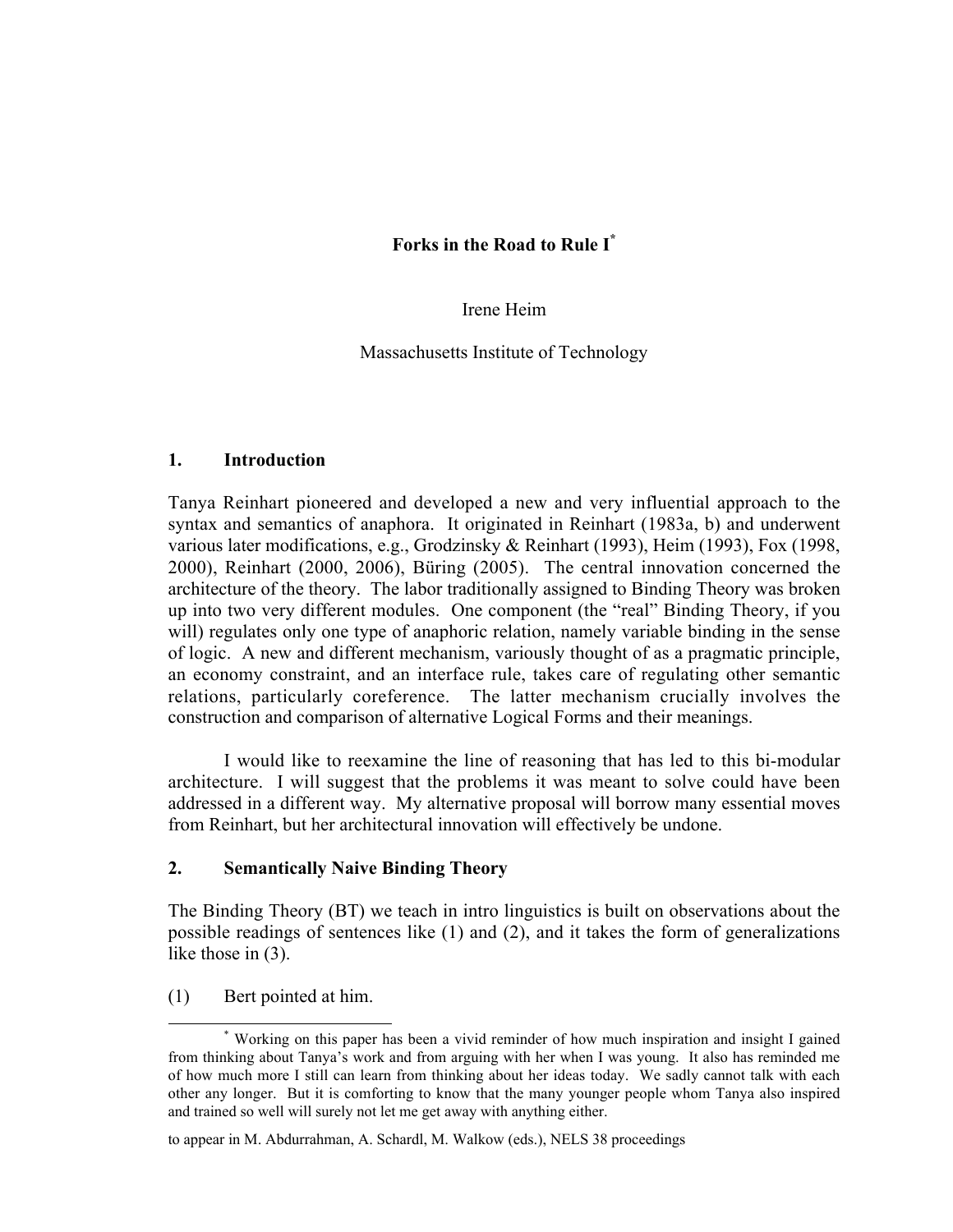- (2) He was hungry when Bert arrived.
- (3) B: A non-reflexive pronoun cannot corefer with a c-commanding DP in its local domain.
	- C: A non-pronominal DP cannot corefer with any c-commanding DP.

These principles are accompanied by appropriate definitions of "c-command" and "local domain", to which syntactians over the decades have devoted considerable sophistication. But what does "corefer" mean? The literal meaning would seem to be that  $\alpha$  and  $\beta$ corefer iff there is an individual that both  $\alpha$  and  $\beta$  refer to. But it is well known that for principles like (3B, C) to do their intended job, they can't invoke coreference in exactly this literal sense. If they did, they would rule out both too little and too much – too little because, e.g., they would not exclude the bound-variable reading in (4); and too much because they would not give an identity statement like (5) a chance to be true.

- (4) Every boy pointed at him. \* 'every boy pointed at himself'
- (5) This man is Stalin.

The task before us then, it seems, is to identify and define the appropriate coreferencelike relation that should be plugged in where it says "corefer" in (3B, C); that is, to define it in such a way that these principles correctly draw the line between grammatical and ungrammatical readings. Or is that a hopeless task?

My reading of the field's history is that syntacticians up into the seventies tended to be optimistic about this. Postal (1970), for example, proposed that the correct notion was "presupposed coreference" and seemed to trust this notion could be made sufficiently precise in an appropriate semantic theory. But his discussion did not attend to bound variable anaphora at all. By around 1980, as awareness of the semantic heterogeneity of the relations targeted by BT had grown, the dominant attitude among syntacticians had changed. Binding Theory was part of syntax, and the relation it referred to was a syntactic concept, some formal property of syntactic representations. That this formal relation did not match up in a simple and straightforward way with a natural class of semantic relations was a curious fact, but "curious" more in the sense of "interesting" than of "problematic". This was just the typical situation: Natural language syntax has its own theoretical vocabulary and its concepts generally cannot be expected to match up one-to-one with concepts of semantics. Why should this hold any less for coindexing than for, say, grammatical function or case? People at the time also liked to point out that BT condition A lumps together reflexives with reciprocals, where surely the coindexing between a reciprocal and its antecedent had to mean yet something different than either coreference or variable binding.<sup>1</sup> Semanticists, of course, were welcome to apply themselves to working out the details of the mapping from indexed syntactic

 $\frac{1}{1}$  $1$  My main goal in Heim, Lasnik, and May (1991) was to respond to this point.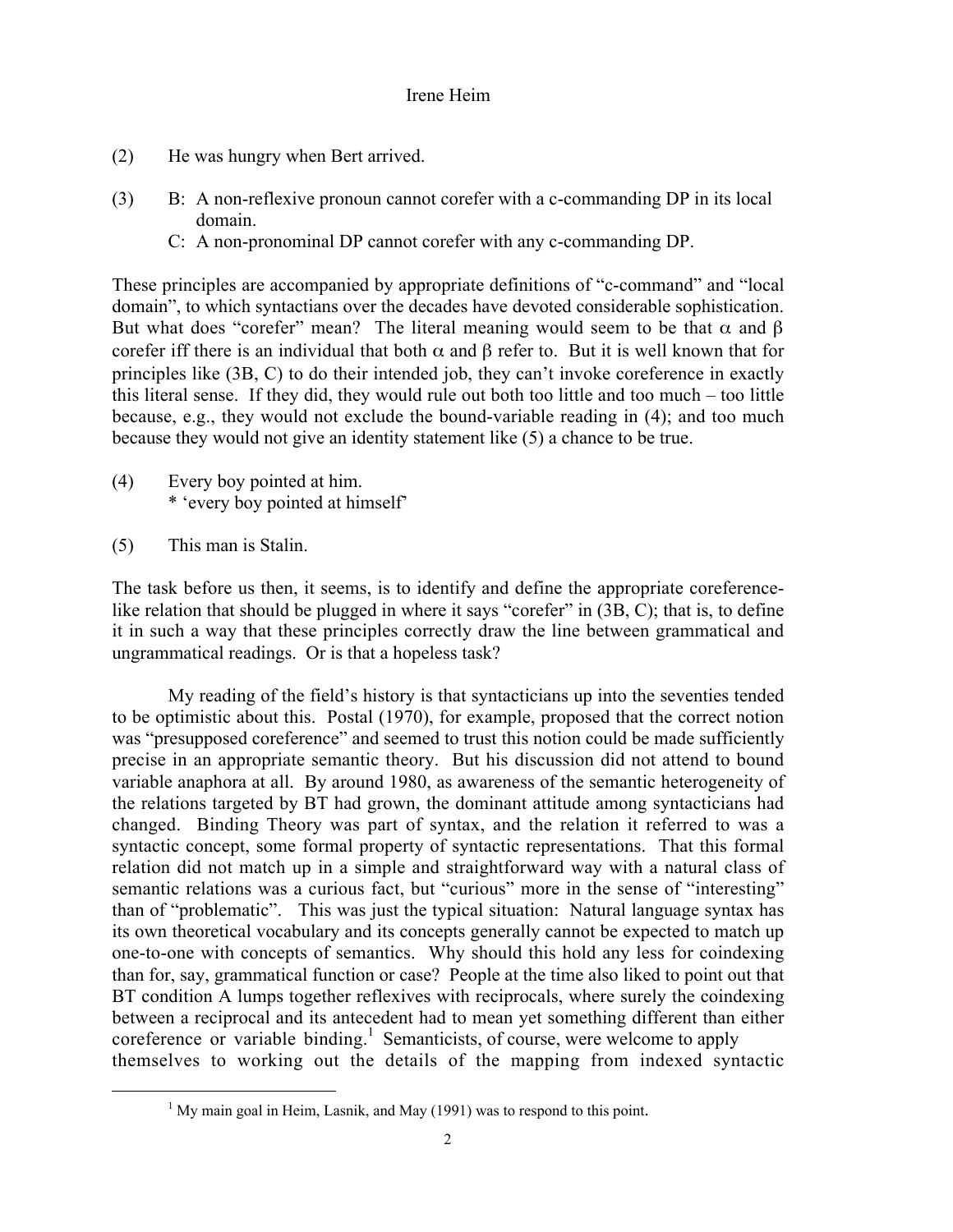representations to meanings, but they should not expect it to be simple. BT generalized over a cluster of anaphoric relations, not because of what they had in common on a deeper semantic level, but because they were represented alike in the syntax.

Reinhart objected to this conclusion, but not to the pessimism it was based on in regard to the prospect of a semantic unification of coreference and variable-binding. In that respect, she agreed with the *zeitgeist* completely: binding and coreference were like apples and oranges in semantics. Only she went on to argue that they were like apples and oranges in syntax as well, they did not even have any common or similar syntactic representation. The superficial fact that bound-variable anaphora and coreference are prohibited in a lot of the same syntactic configurations was ultimately the result of a grand conspiracy, involving a syntactic Binding Theory that talked about variablebinding only and a very different module that pertained to other anaphoric relations.

But are we sure the pessimism wasn't premature? Maybe people in the eighties threw in the towel a bit too soon. What if we can, after all, give a non-disjunctive and empirically fitting definition of the broad "coreference"-like relation that BT conditions were originally meant to constrain? Let us use the hindsight and sophistication of the 21st century to give this another try.

#### 3. Generalizing over Binding, Coreference, and Roundabout Codetermination

From here on I use Reinhart's term "covaluation" as the replacement for "coreference" in the formulation of BT, as in (6B, C). Our goal thus is a definition of this relation. We want to define "covalued with" so as to give (6B, C) just the right empirical coverage.

- (6) B: A non-reflexive pronoun cannot be covalued with a c-commanding DP in its local domain.
	- C: A non-pronominal DP cannot be covalued with any c-commanding DP.

### 3.1 First Try

If it were just a matter of generalizing over variable-binding and coreference, i.e., ruling (1) and (4) out in one go, that would not be all that hard. Here is a first attempt:

(7) Two (occurrences of) DPs (of type e) are covalued in an utterance context iff they have the same extension under every variable assignment that extends the assignment given in that context. I.e.,  $\alpha$  and β (occurrences of DPs of type e) are covalued in c (an utterance context) iff  $\lbrack \lbrack \lbrack \alpha \rbrack \rbrack^{c,g} = \lbrack \lbrack \lbrack \beta \rbrack \rbrack^{c,g}$  for all  $g \supseteq g_c$ .

To make this definition work in the application to bound pronouns, we need to make an assumption about the syntactic representation of bound-variable anaphora, viz., that it is always dependent on movement of the antecedent (see Heim & Kratzer 1998). The LF of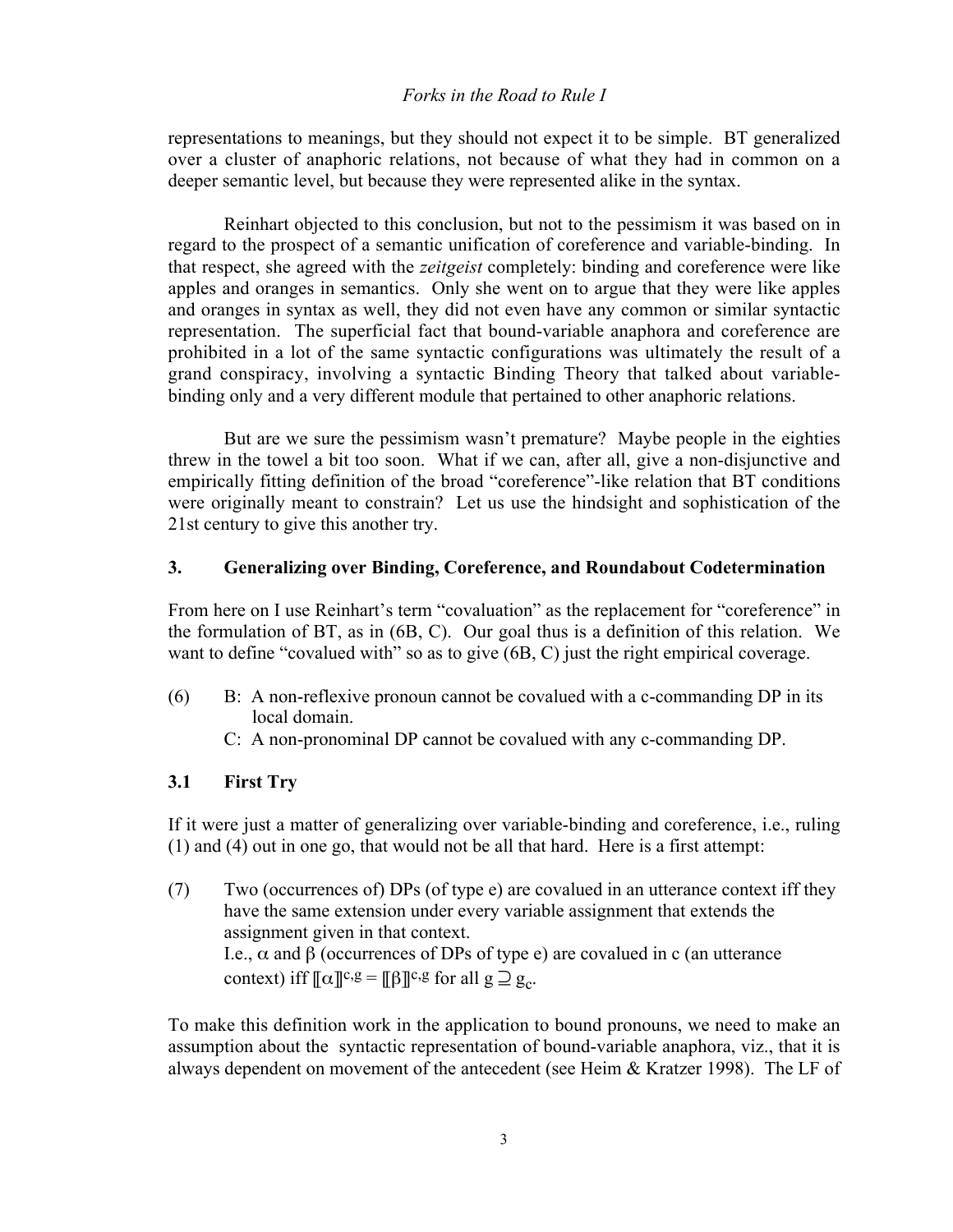the (ungrammatical) bound reading of (4) then is (8), and not, e.g., something less articulate like Büring's (9).

- (8) every boy  $\lambda_1[t_1]$  pointed at him<sub>1</sub>]
- (9) every boy  $\beta_1$ [pointed at him<sub>1</sub>]

In (8), BT-condition (6B) will apply to the pair of the subject-trace and the objectpronoun, which are covalued by definition (7). (The contextually given assignment here is empty, I assume, but whatever it is, coindexed variables always count as covalued.) (9) would not be ruled out, since it doesn't contain a pair of covalued DPs. In particular, the quantificational DP *every boy* isn't covalued with the pronoun (and wouldn't be even if we didn't restrict the definition to DPs of type e).

What is defined in (7) is arguably a fairly simple semantic concept, and the assumptions about LF-representation that need to go with it can be defended. But there still are problems, not conceptual ones but empirical ones. As had already been argued at some length by the mid-1980s, the present system still rules out both too little and too much. Let us first look at the "too much", which is easy to fix, and then at the "too little", which is more of a challenge.

# 3.2 Contingent Identity

Naive versions of conditions B and C were accused of excluding too much when it comes to identity statements and other sentences being used to offer indirect evidence for inferences about identity. This problem persists in the current proposal. It is sometimes argued that identity statements themselves may not be pertinent to the issue, since they may not contain referential (type-e) DPs in postcopular position in the first place.<sup>2</sup> It is therefore better to base the discussion on non-copular sentences that do not directly assert identity. Evans (1980) and Higginbotham (1980) had good examples involving potential condition C configurations, like Higginbotham's (10).

(10) (Was John the man in the bowler hat?) I don't know, but he put on John's coat before leaving, so it may well have been.

Analogous cases with pronouns in local (condition B) configurations are a little harder to set up, but they too exist. Here is one from Macià-Fàbrega (1997).

(11) I think that the man in the devil costume is Joe. It is suspicious that he knows him so well.

What is the problem? For naive binding conditions that directly legislate about coreference as in (3), the problem is that if the man in the devil costume is indeed Joe, then *he knows him well* under the intended reading is ungrammatical. Our current

 $\overline{\phantom{a}}$  $2$  See e.g. Lasnik 1976, Macià-Fàbrega 1997.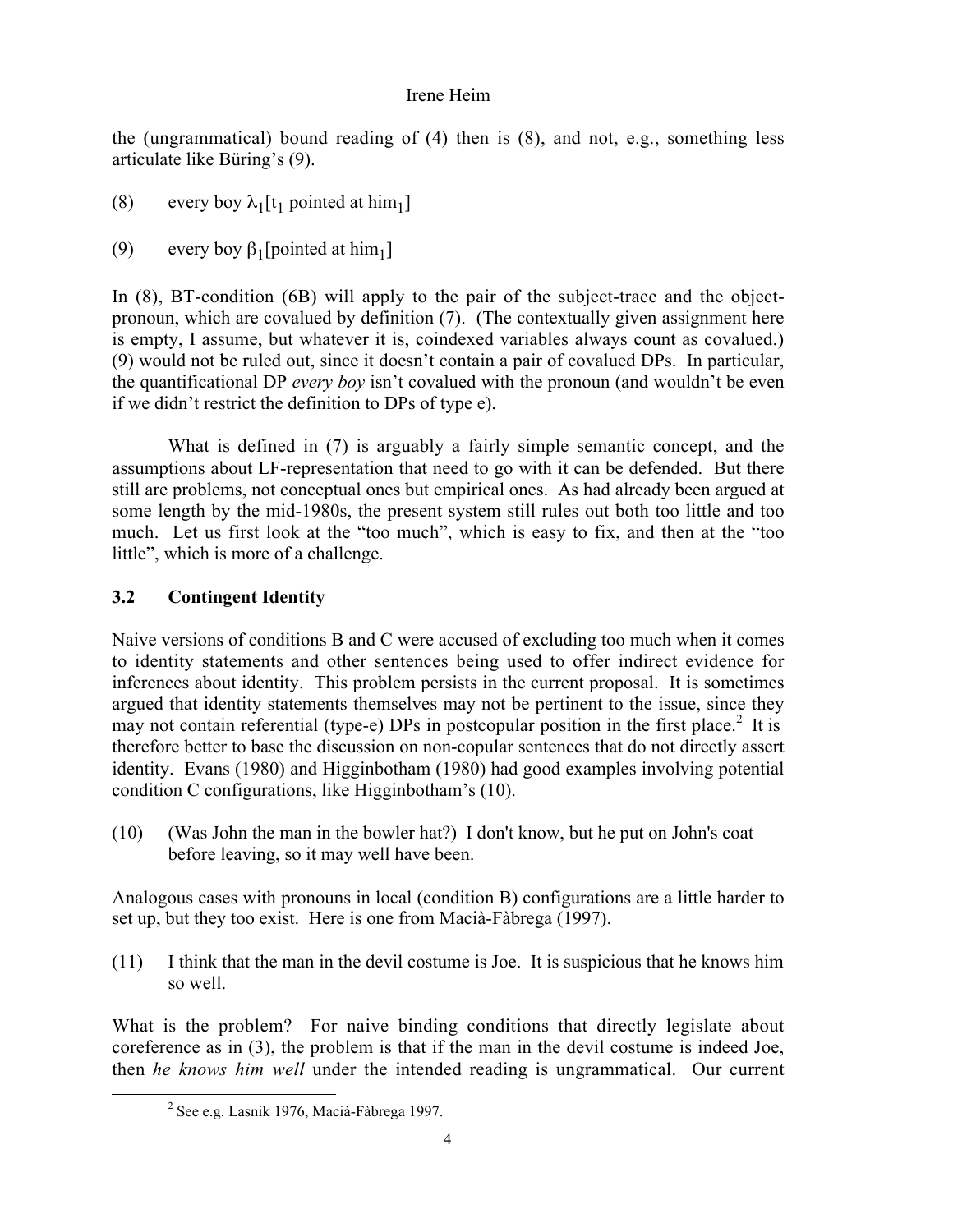version of BT in terms of the covaluation relation defined in (7) makes the same prediction. *he* and *him* are free pronouns, represented, say, as free variables *he<sub>i</sub>* and *him<sub>j</sub>*, where *i* may or may not be the same as *j*. Either way, if the contextually given assignment maps *i* to the man in the costume and *j* to Joe and if these two are the same individual, then every extension of the contextual assignment will map them to the same individual and they count as covalued. If one or both pronouns are treated as indexicals rather than free variables, they still are covalued if they corefer.

I endorse the same solution for this problem that I already recommended in 1993 and 1982, citing Postal (1970) as its earliest explicit source. The requirement that contexts map free indices (or indexicals) to referents must be rethought. There is a sense in which they do and a sense in which they don't, related to an equivocation in what we mean by a "context". There is what we might call the "objective" context of an utterance, which corresponds to the particular situation in which the utterance actually occurs, with all its properties both known and unknown to the discourse participants. The objective context does supply a specific individual for each indexical (directly) and for each free variable (indirectly via an assignment). Then there is the "subjective" context, which is a set of candidates for the objective context, the set of all the possible objective contexts that the utterance might be located in for all that the discourse participants presuppose. This is the notion familiar from the work of Stalnaker (1978), his "context set" or "common ground". A subjective context furnishes a set of possibly different assignments to the free variables in the utterance (or, in an alternative technical implementation, a unique assignment whose values are individual concepts rather than individuals). Let's use capital 'C' to stand for a subjective context, construed in this way as a set of possible objective contexts, each of which comes with its own contextually determined variable assignment. We want to redefine "covaluation" in terms of this notion.

(12)  $\alpha$  and  $\beta$  (occurrences of DPs of type e) are covalued w.r.t. C (a subjective utterance context) iff for all  $\langle w, g \rangle \in C$  and all  $g' \supseteq g$ ,  $[\![\alpha]\!]^{w,g'} = [\![\beta]\!]^{w,g'}$ .

The key idea is that two DPs might refer to the same individual in the actual objective context of the utterance, but not in every possible context that is a candidate for actuality according to the presuppositions of the interlocutors. Contexts in which the identity of Joe and the man in the costume can be felicitously asserted, denied, questioned, or supported or discredited by indirect evidence are *ipso facto* contexts in which the DPs *the man in the costume* and *Joe*, as well as any pronouns anaphoric respectively to the former and the latter, are not yet presupposed to corefer. They have the same extension in some contexts in the given subjective context and different extensions in some others. They therefore are not covalued in the subjective context according to the revised definition in (12), and (6B, C) will not rule out these examples.

By the way, this approach can remain agnostic about which, if any, referential DPs are treated as free variables. If, as Reinhart for example assumed, free pronouns are simply indexicals whose extension is directly fixed as a function of the context rather than through the detour of an index and a variable assignment, this will not make any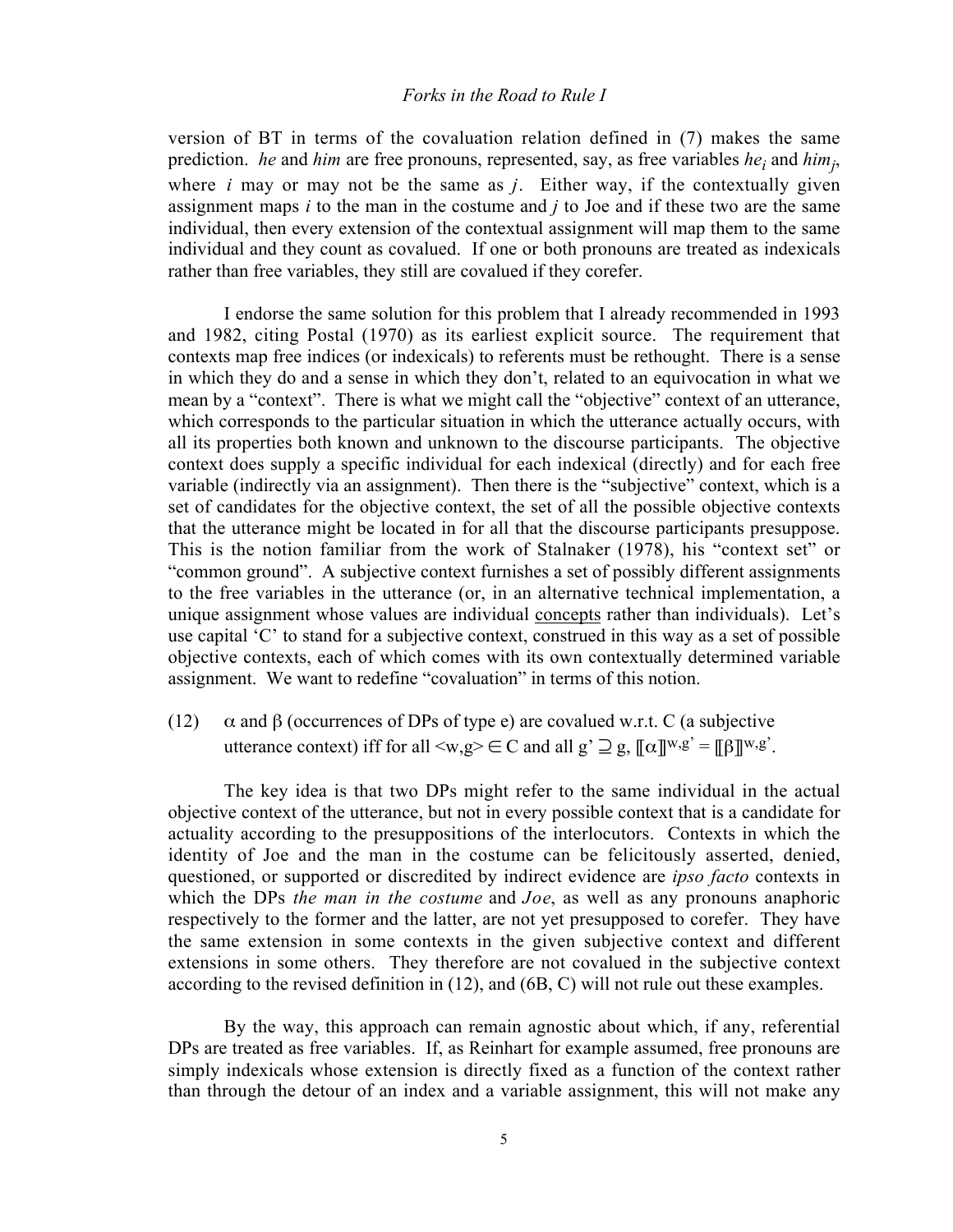difference to how covaluation is assessed. Likewise, it doesn't matter whether we take proper names, complex demonstratives, and definite descriptions to contain a referential index and essential free variable or we treat them in more standard ways.

The moral here is that we must employ a notion of covaluation that is contextdependent in the right kind of way. Already in the first definition in (7), "covalued with" was relative to a context, so as to make it appropriately sensitive to the contextdependency of reference that is characteristic of most individual-denoting expressions. Here we took the further step to make it relative to a subjective notion of context, like Stalnaker's context set. This takes care of the complaint that the system wrongly ruled out true identity statements and certain other statements that in fact appear felicitously in deliberations about identity.

#### 3.3 Codetermination via Third Parties

The system so far is designed to thwart both binding and coreference in condition B and C configurations, but it is unable to rule out certain sneaky derivations in more complex structures. This problem was, to my knowledge, discovered independently by Partee & Bach (1981) and Higginbotham (1983). Consider (13) with the derivation in (14).

- (13) Every man said he knew that he pointed at him.
- (14) underlying: every man said he<sub>1</sub> knew he<sub>1</sub> pointed at him<sub>2</sub> move subjects: every man  $\lambda_1$ . t<sub>1</sub> said he<sub>1</sub>  $\lambda_2$ . t<sub>2</sub> knew he<sub>1</sub>  $\lambda_3$ . t<sub>3</sub> pointed at him<sub>2</sub>

The LF at the end of (14) contains no violation of condition B (6B). The two bound pronouns in the lowest clause are not covalued by our definition, since they are different bound variables. Neither is in the domain of the contextually given assignment(s), so we must consider all possible assignments to them, and among those there are plenty which assign them distinct values. But (14) means exactly the same as the LF in (15).

(15) \*every man  $\lambda_1$ . t<sub>1</sub> said he<sub>1</sub>  $\lambda_2$ . t<sub>2</sub> knew he<sub>2</sub>  $\lambda_3$ . t<sub>3</sub> pointed at him<sub>3</sub>

While (15) and some other equivalent LFs are properly ruled out by (6B), this doesn't do us much good if the same reading has another grammatical derivation. The English sentence in (13) cannot mean that every man said that he knew that he pointed at himself. We need to rule out all the ways to generate this reading.

Even though this problem was discussed in the early eighties by Higginbotham and Partee & Bach, its central significance to the syntax and semantics of BT was a little slow to be appreciated, perhaps because these authors discussed the problem in their own non-mainstream frameworks and thereby made it easy to overlook how hard it is to avoid it in just about any framework. As it turns out, it is this problem rather than any other shortcoming of naive BT that requires a major shift of strategy in the quest for an effective definition of covaluation. Given the existence of sneaky derivations like (14),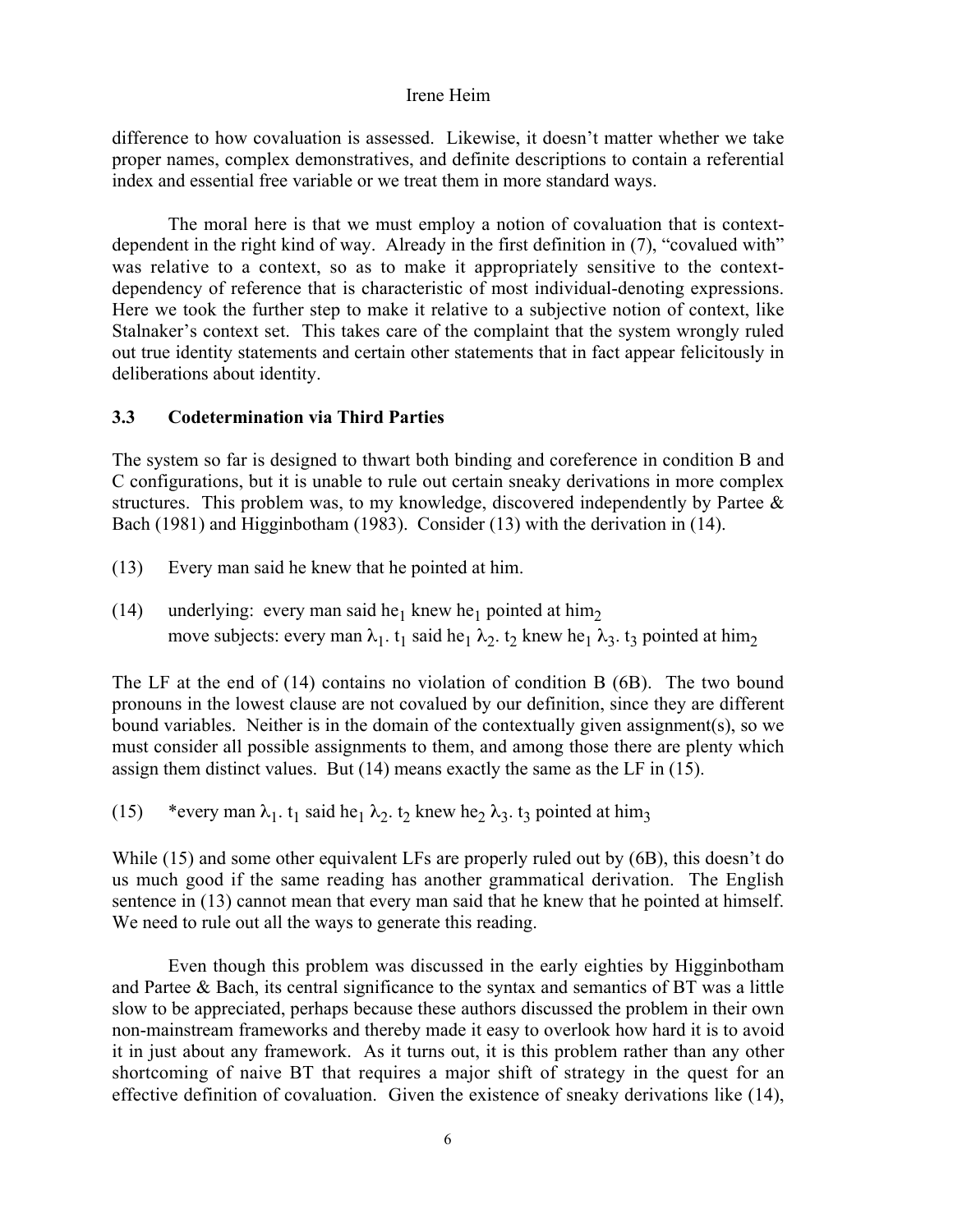there is no way we can always detect covaluation within the local domain that contains the relevant pair of DPs. We need a definition that is somehow sensitive to the interpretation of the complete sentence in which the two potentially covalued DPs occur. But this does not mean that it cannot be done. In fact, if we have been paying attention to Reinhart's work and the Reinhart-inspired recent literature, it is easy.

(16) Let  $\alpha$  and  $\beta$  be occurrences of DPs of type e in an LF  $\phi$ , and let C be a subjective context. Then  $\beta$  is covalued with  $\alpha$  in  $\phi$  and C iff for all  $\langle w,g \rangle \in C$  and all  $g' \supseteq g$ ,  $[\![\phi]\!]^{w,g'} = [\![\phi\alpha/\beta]\!]^{w,g'}$ , where  $\phi\alpha/\beta$  is the result of replacing  $\beta$  by a copy of  $\alpha$  in  $\phi$ .

The idea is simple. A DP is covalued with another one if you could have repeated this other one in its place and still said the same thing.

Let us see how this applies. In a simple case of coereference in violation of condition B, like (1) *Bert pointed at him*, *him* is covalued with *Bert* (however exactly these two may be represented at LF) because *Bert pointed at Bert* would (in this context) mean the same thing. Note that the substitution instances constructed in the application of the definition do not need to be well-formed LFs themselves. They will often be BT violations like in this example. We just need them to be interpretable structures. Notice also that the new definition still is relativized to subjective contexts in the same way as the previous one, so we correctly predict that actual coreference is permitted, even in (1), if the pronoun is contextually associated with an individual concept that doesn't necessarily pick out Bert throughout the context set. (In that case, substituting *Bert* for the pronoun would have changed the meaning.) A simple case of BT-violating bound anaphora, as in (4) *Every boy pointed at him*, is also straightforward. As before, we assume that the bound reading must have an LF with a coindexed pronoun and subjecttrace as in (8). There,  $\lim_{l}$  and  $t_l$  are covalued because *every boy*  $\lambda_l$ .  $t_l$  *pointed at t<sub>l</sub>* means the same as *every boy*  $\lambda_1$ .  $t_1$  *pointed at him<sub>1</sub>*. This equivalence even is independent of context. (Again, we don't care that the structure with the two traces isn't part of a syntactically well-formed derivation.) Finally, take our problem case in (13). We can show now that even in the LF (14), the object pronoun  $him_2$  in the lowest clause is covalued with its local subject,  $t_3$ , despite contraindexing. It is so because the result of substitution in (17) below is equivalent to (14).

# (17) every man  $\lambda_1$ . t<sub>1</sub> said he<sub>1</sub>  $\lambda_2$ . t<sub>2</sub> knew he<sub>1</sub>  $\lambda_3$ . t<sub>3</sub> pointed at t<sub>3</sub>

This then is the suggestion I want us to think about here. Old-fashioned Binding Theory may have been on the right track, after all, in its intent to apply indiscriminately to (presupposed) coreference, co-binding of variables, and maybe other more roundabout anaphoric relations. The project of pairing BT with the right sufficiently general notion of covaluation need not have been abandoned so quickly. We had to shed certain blinders, however, and stop insisting that the relevant relation had to be contextindependent in either the pragmatic sense of "context" or the syntactic sense of "context". It turned out to be a relation that is crucially dependent on both the subjective utterance context and the global linguistic environment.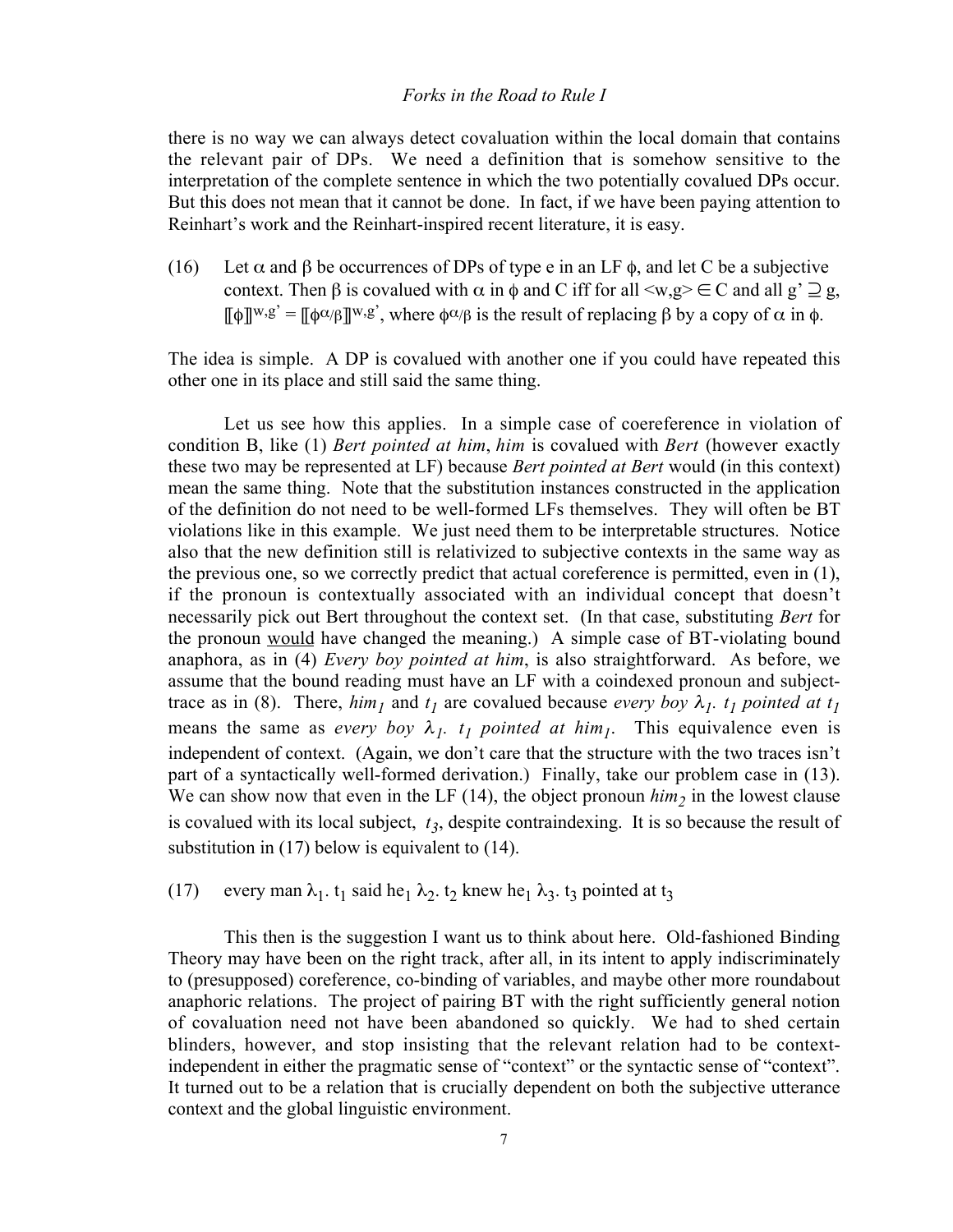Now how exactly is this proposal different from the Reinhart-family of current approaches that I mentioned in the beginning? How in particular does it compare to Reinhart's own proposal in her last book, and to the Fox-Büring approach? These are questions I will speak to tentatively in the remainder of this paper.

### 4 Coverage of Data: Focus Constructions, Dahl Puzzle

## 4.1 Focus

I so far have ignored another type of example (besides identity sentences) that was supposed to show that naive BT sometimes ruled out more than it should. These are examples involving *only* and other focus particles, and the argument goes back to Reinhart's original work in the eighties.

- (18) Despite the big fuss over Max's candidacy, in the end only he himself voted for him.
- (19) Every devil fears that only he himself loves him.

In these examples, as Reinhart has taught us to view them, a naive condition B is exceptionally violated. The pronoun *him* in (18) can be read as referring to Max and hence as coreferring with its local subject (*he himself*); similarly, *him* in (19) can be the same variable as *he himself*, both bound by the quantifier *every devil*. What does our present system predict? Is *him* covalued with *he himself* in these examples on their relevant readings? Yes, it is. The LF for (19) on its intended reading, for example, is (20), and the result of substituting one instance of the same bound variable for another, as in (21), cannot fail to preserve meaning.

- (20) every devil  $\lambda_1$ . t<sub>1</sub> fears that [only [he himself]<sub>1</sub>]  $\lambda_2$ . t<sub>2</sub> loves him<sub>1</sub>
- (21) every devil  $\lambda_1$ ,  $t_1$  fears that [only [he himself]<sub>1</sub>]  $\lambda_2$ ,  $t_2$  loves [he himself]<sub>1</sub>

Does this mean we have found a problem with the present system and a disadvantage that it has against the Reinhart-style theories on the market?

I want to argue that no, we don't have a problem – but moreover and more importantly, that these examples are simply beside the point in the present discussion. In fact, they were beside the point all along, even in previous discussions where they were used to bolster Reinhart's approach. The key point is that we have no good reason to assume that the two covalued DPs in (20) stand in a syntactic condition B configuration in the first place, i.e., that one c-commands the other. We must distinguish between the larger DP *only he himself* and the smaller DP embedded therein which is just *he himself*. Only the former clearly c-commands into the VP, the latter maybe does not. If there is no c-command, then the two DPs can be covalued all they want, just like any other pair of an object and a pronoun embedded inside the subject.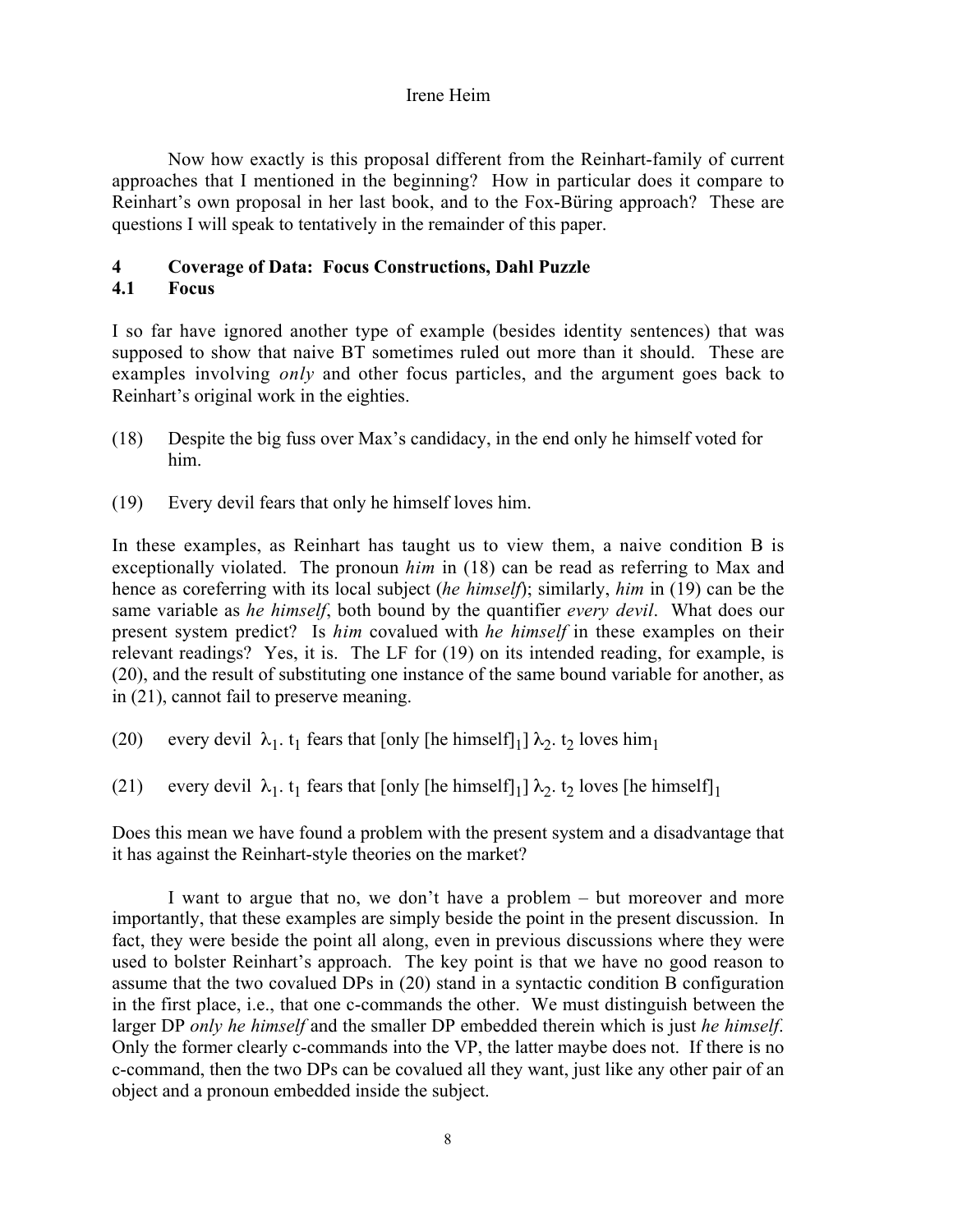(22) [his<sub>1</sub> mother]  $\lambda_2$ . t<sub>2</sub> voted for him<sub>1</sub>

Büring (2005) considers this approach in passing and deems it a non-starter because the relevant examples also come in a variant where *only* does not attach to the subject. For example, (19) can be changed to (23).

(23) Every devil only knows that he himself loves him.

The intended reading here is that every devil x knows that x loves x and doesn't know for any  $y \neq x$  that y loves x. The higher scope of *only* makes a difference to the truth conditions, but the point is still that there is a reading on which the two pronouns are cobound. I respond that the LF-representation of this reading looks as in (24), and crucially does not look as in (25).

(24) every devil  $\lambda_1$ . t<sub>1</sub> only knows that [[he himself]<sub>1</sub> F]  $\lambda_2$ . t<sub>2</sub> loves him<sub>1</sub>

(25) every devil  $\lambda_1$ ,  $t_1$  only knows that [[he himself]  $F|_1 \lambda_2$ ,  $t_2$  loves him<sub>1</sub>

The *F* represents the focus that *only* associates with. I take it to be its own node in the syntactic structure, a sister to the phrase it F-marks, and sufficient to disrupt the ccommand relation just as much as *only* in (20). This highly articulated structure may be unaccustomed, but it makes perfect sense and in fact is unavoidable in a standardly compositional semantics. If you look at the interpretation for F-marking in Rooth (1985), you clearly see that the interpretation of an expression of the form  $\alpha_F$  is defined (by a syncategorematic rule, as it happens there) as a function of the interpretation of  $\alpha$ . The two thus cannot be the same phrase, but one must properly contain the other. You also see that (25) is uninterpretable. For the semantic computation to get off the ground, *F* needs an interpretable sister, which the unindexed pronoun here is not.<sup>3</sup> And the index outside the  $F$  in (25) is not interpretable in that position.

In sum, I maintain that Büring's variation on the examples does not really make a difference. Wherever the *only* itself may be attached, the Focus that it associates with creates a layering of the focussed DP, and therefore the covaluation that is permitted in alleged violation of our condition B is not between a pair of DPs in a c-command configuration. If I am on the right track here, we ought to find that even in the absence of overt exclusive or additive particles (*only*, *even*), the presence of focus on the antecedent should suffice to license the apparent exemption from condition B. I think this is quite defensible. E.g., we find the same acceptability status in question-answer sequences.

(26) Who voted for Max? He HIMSELF voted for him.

 $\frac{1}{3}$  $3$  At least not in the intended bound-variable reading. Maybe unindexed pronouns are interpretable as referential terms, but this is not relevant here.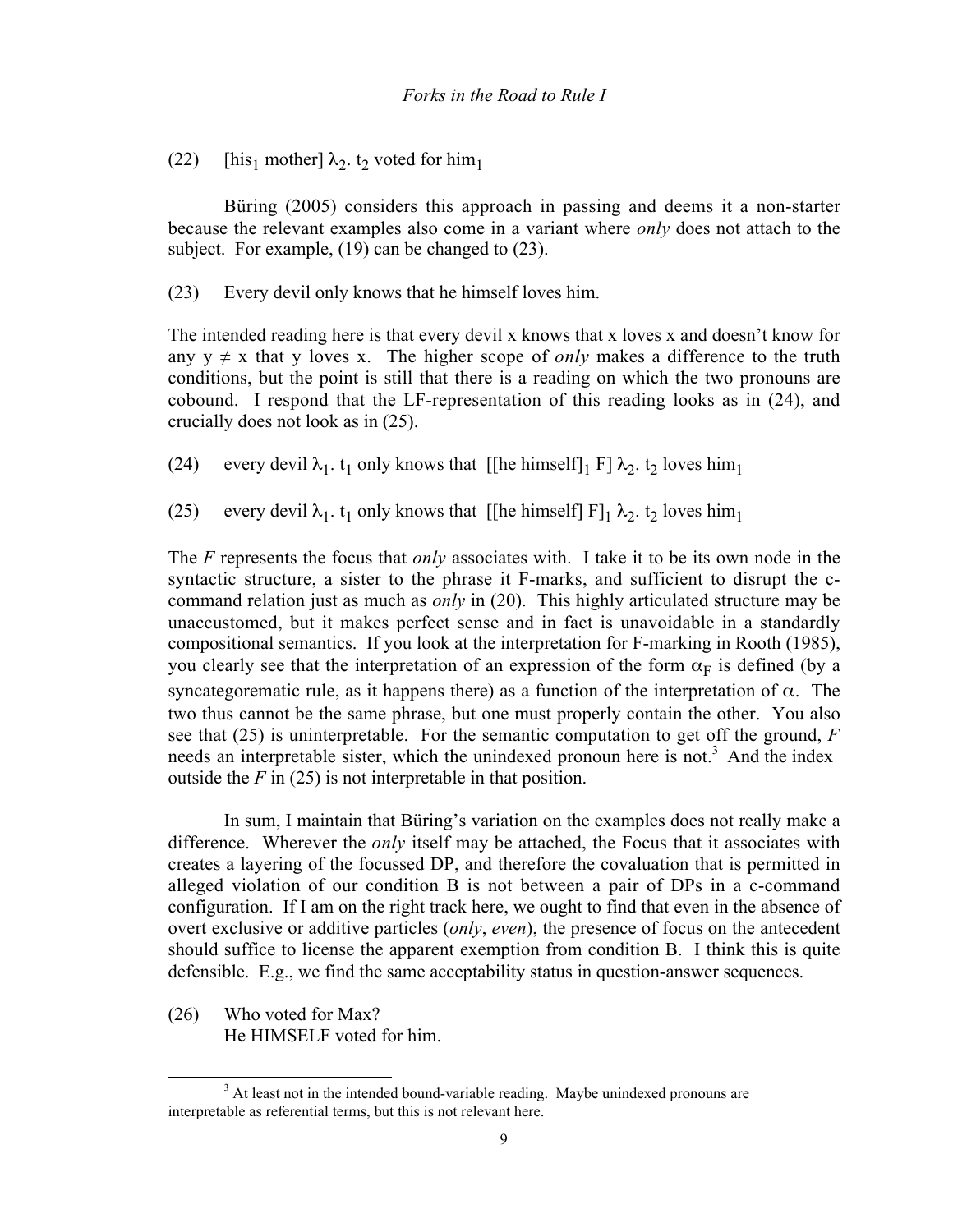We might also look at Evans's famous examples, or their condition-B variants that I grouped under "structured meaning cases" in Heim (1993), as instances of the same phenomenon.

- (27) You know what Mary, Sue and John have in common? Mary admires John, Sue admires him, and John admires him too.
- (28) Look, if everyone hates Oscar, then it surely follows that Oscar himself hates him.

These are pronounced with contrastive focus on the relevant subjects.<sup>4</sup>

It is sometimes remarked that the covalued readings of examples like (18) and (19) have a sort of intermediate grammaticality status, not as impossible as bound readings but also not as good as coreference in the uncontroversial absence of ccommand, as in (22). This complicates the data picture, but what does it show? Perhaps there is some squishiness to the relevant notion of c-command that matters to BT, with certain configurations qualifying as c-command for some speakers on some occasions and not on others. Or, perhaps more plausibly, the human processor can detect the presence or absence of c-command more quickly and effortlessly in some configurations than in others. Maybe when c-command is interrupted not by lexical material but by merely functional or even non-segmental items, this is harder to detect and we gardenpath. This type of explanation should not be dismissed out of hand.<sup>5</sup>

# 4.2 Dahl's "Many Pronouns" Puzzle

Danny Fox (1998, 2000) connected a new set of facts to the discussion about the proper approach to Binding Theory: a certain pattern of strict and sloppy readings in VP ellipsis that was first observed by Dahl.

(29) Max said he liked his paper, and Lucie did too.

'Max said Max liked Max's paper, and

- (a) ... Lucie said Lucie liked Lucie's paper.' (sloppy-sloppy)
- (b) ... Lucie said Max liked Max's paper.' (strict-strict)
- (c) ... Lucie said Lucie liked Max's paper.' (sloppy-strict)
- (d) \*... Lucie said Max liked Lucie's paper.' (\*strict-sloppy)

 $\overline{a}$  $4$  But see Grodzinsky (2007) for a recent reassessment of the data. Grodzinsky argues, in effect, that examples like (27), (28) are only felicitous in contexts where the two supposedly covalued DPs actually are associated with distinct individual concepts. If that turns out to be right, then I just need to say that there is c-command, after all. I can remain agnostic about this here. <sup>5</sup>

 $\frac{1}{2}$  Schlenker (2005) argues that examples like (18) are not really grammatical, except in the irrelevant case where the same individual is picked out under two different guises. This is the same type of claim as Grodzinsky's, except applied to a different class of data. If Schlenker turns out to be right, it is fine with me too.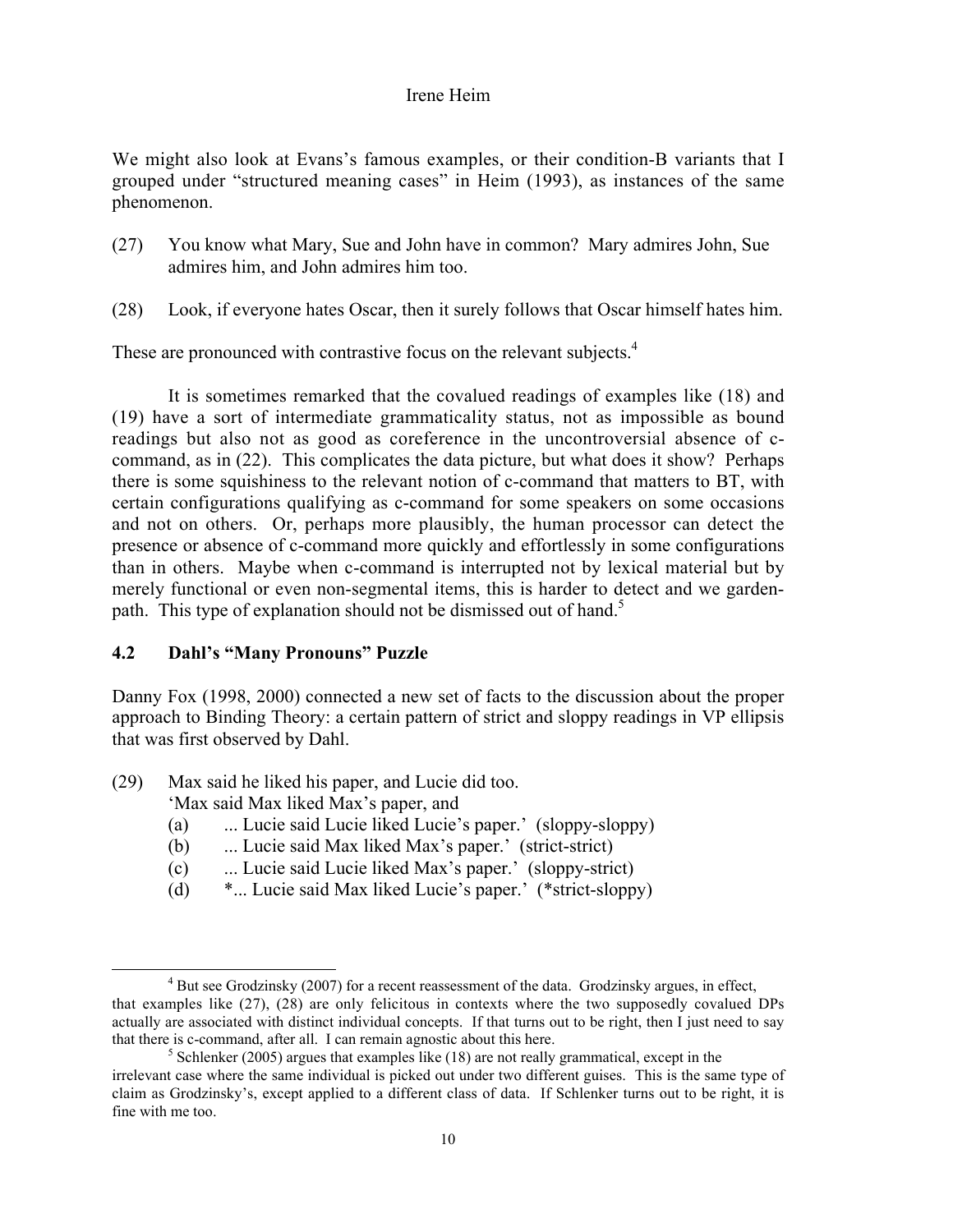The theory I have presented here has nothing to say about this. It is a theory only about how BT conditions B and C apply, and this example does not involve any pairs of DPs to which these conditions are relevant. The pronouns *he* and *his* in the antecedent sentence can each be bound by or coreferential with the matrix subject, and if this is so, then (by all accounts of the licensing conditions on ellipsis) the continuation should allow all four of the listed readings.

Let me make two remarks that put this result in perspective, even if they don't make it acceptable. First, as Fox concedes frankly, Büring acknowledges, and Reinhart (2000, 2006) and Roelofsen (2007) emphasize, Fox's account of Dahl's puzzle relies on a specific stipulation about parallelism in ellipsis that is not deducible (to our current knowledge) from a general theory of ellipsis licensing.<sup>6</sup> This casts doubt on whether it is the right account, even in the absence of a working alternative. Second, Roelofsen (2007) has shown that Reinhart's alternative account of Dahl's puzzle, as presented in Reinhart (2000, 2006), does not work as it stands. The reasoning she applies to rule out the strict-sloppy reading will *mutatis mutandis* rule out the sloppy-strict reading as well. (Reinhart's reasoning is complicated, and I refer to Roelofsen's paper for details.) This means that Fox's account is the only working account that links the absence of Dahl's strict-sloppy reading to the ungrammaticality of covaluation in BT configurations.<sup>7</sup> Perhaps Dahl's data then are a decisive reason to abandon the approach I am exploring in this paper and to favor the Fox-Büring approach instead. I am not prepared to insist that they aren't. It is, however, worth pointing out how much rides on the Dahl puzzle if this is so. The discussion in Fox and Büring did not convey this impression. It rather suggested that the solution to this puzzle came as an added benefit to an independently motivated solution to the problems of naive BT.

#### 5. Syntactic Principles, Interface Strategies, and Psycholinguistic Evidence

Reinhart's late work on Binding Theory was part of a much broader project. In her 2006 book, the overarching theme is the division of labor between two cognitive systems, a Computational System (CS) or syntax proper that performs only local computations and a set of Interface Strategies that involves costlier operations which compare alternative derivations. Her analysis of constraints on anaphora was meant to provide just one of a series of examples of this division. There was a simple condition B that governed only variable-binding relations in local domains, which was part of syntax (CS), and then there was Rule I, which constructed reference sets of alternative LFs and compared their meanings in context, which operated at the Interface. What will happen to this picture if we return to a Binding Theory which, as I am entertaining here, regulates covaluation relations of all semantic stripes all at once and in a uniform way? Where does this put my principles B and C within Reinhart's overall architecture? The answer would seem to be that BT altogether would then reside at the Interface, since it always, in all its

 <sup>6</sup>  $6$  Schlenker (2005) also relies on assumptions about ellipsis that have not so far been embedded in a principled theory of ellipsis licensing, I think. <sup>7</sup>

<sup>&</sup>lt;sup>7</sup> Roelofsen (2007) also develops an account of Dahl's puzzle in terms of a Fox-like locality constraint on binding, but he argues (for reasons of his own) that this constraint is independent from what rules out covaluation in BT configurations.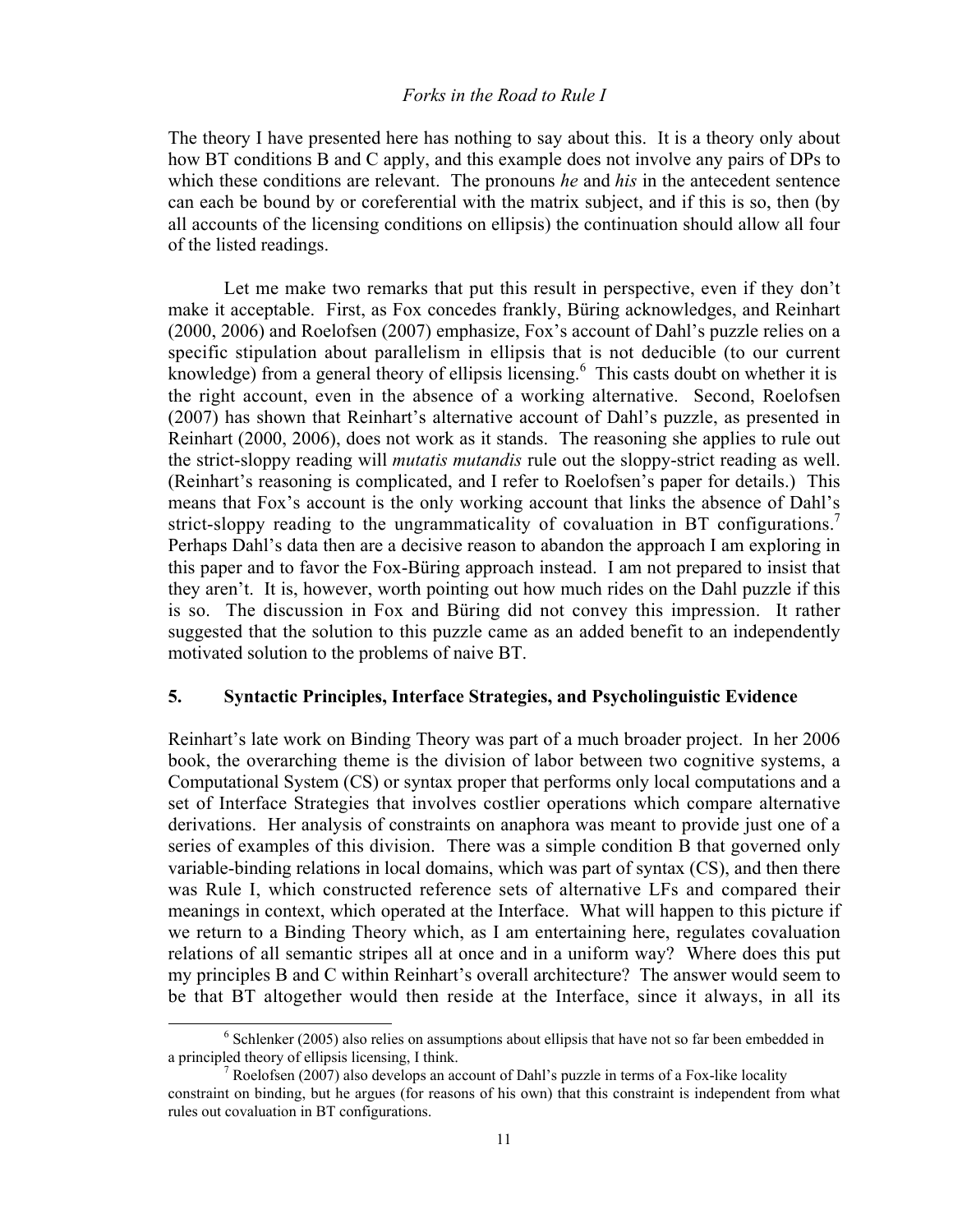applications, depends on the relation of covaluation. Covaluation cannot be read off from local configurations by means of elementary syntactic or semantic computations, it can only be detected by constructing alternative LFs for whole utterances and comparing global, context-dependent meanings. So a principle that mentions covaluation is *ipso facto* outside of syntax and belongs at the Interface. Could this be right?

Reinhart points to psycholinguistic evidence, particularly from language acquisition, in support of her separation between syntactic binding principles and interface strategies. Chien & Wexler (1990) and many subsequent experimental studies found that young children around age 5 do not reliably reject readings that involve coreference in violation of condition B, but they do reliably reject bound-variable readings in the same structures. Reinhart interprets this as a sign that there is an "easy" part of conventional BT that these young children master like adults and a "difficult" part which they don't. The easy part is the syntax-internal principle B that regulates boundvariable anaphora, and the difficult part is the application of the Interface Rule I to potential coreference readings. Children do not always succeed in applying Rule I because of their limited short-term memories. More precisely, Reinhart argues, some applications of Rule I are hard. Many are easy, even for young kids, namely those where you only need to go to clause (a) or (b) to obtain a verdict. It gets hard only when you have to go all the way to check the final clause (c), which is the one that requires computing and comparing two meanings.

- (30) Rule I from Reinhart (2006):
	- α and β cannot be covalued in a derivation D, if
	- a. α is in a configuration to A-bind β, and
	- b.  $\alpha$  cannot A-bind  $\beta$  in D, and
	- c. the covaluation interpretation is indistinguishable from what would be obtained if  $α$  A-binds  $β$ .

Now if all of BT belonged to the Interface, with no part left within syntax, what would that imply about easy and hard tasks and the performance of children with limited short term memory? One might think at first that everything should then be hard. Every application of condition B requires checking covaluation, which in turn requires constructing a full alternative LF and computing and comparing its meaning. Even ruling out local bound-variable anaphora in *Every bear is touching her* should be hard and we should see little kids failing on it. But this doesn't really follow. The processor might well be equipped with strategies that make certain applications of BT a lot easier than others. For example, it is a simple lemma of our definition of covaluation that two coindexed DPs are always covalued. One doesn't need to interpret the whole bigger structure in each case to see this. Any processor worth its money will be designed to take advantage of this fact. The definition of covaluation is such that in the worst possible case, you must compute the meanings of the entire two structures to see whether a pair of DPs is covalued. But the worst case does not always obtain and many times it suffices to examine the meanings of smaller domains. In fact, we have this useful theorem: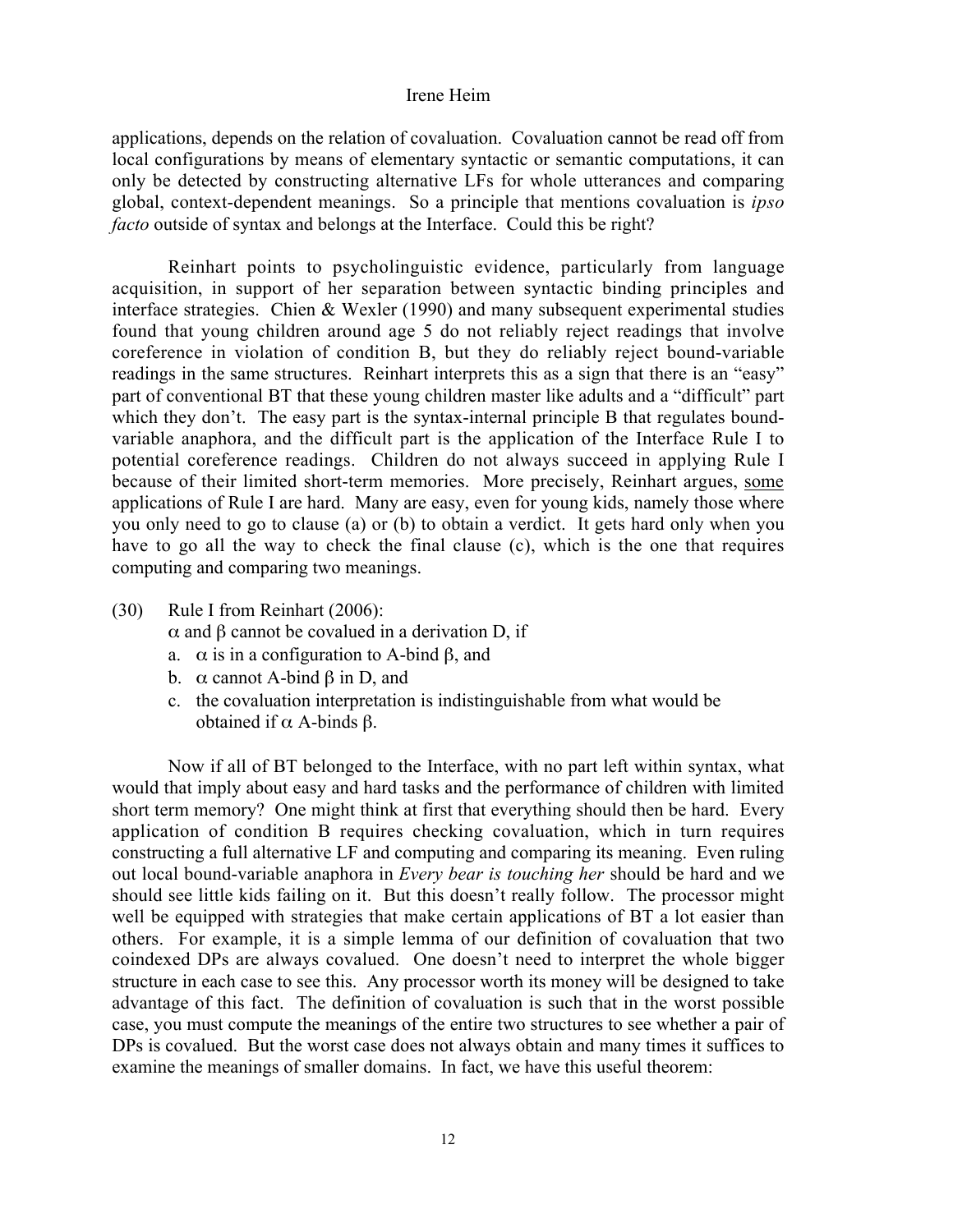(31) Let  $\alpha$  and  $\beta$  be DP-occurrences in  $\psi$ , which in turn is embedded in  $\phi$ . Then if  $\beta$  is covalued with  $\alpha$  in  $\psi$  and C,  $\beta$  is also covalued with  $\alpha$  in  $\phi$  and C.

If covaluation obtains with respect to a smaller domain, it obtains in every larger domain as well. Only the opposite isn't guaranteed: we may have two DPs that are not covalued in a local domain, but are covalued in the structure as a whole. (This was the situation in  $(14)$ .

The upshot of these remarks is that in the absence of further assumptions about the human processor, we don't know much about how costly it would be to apply the Binding Theory, even if all of it consisted of Interface rules in the technical sense of Reinhart's distinction. We don't know, in particular, which BT-related tasks would be hard for young children.<sup>8</sup>

### 6. Covaluation and Syntactic Representation

So far I have contemplated a theory in which Binding Theory employs a notion of covaluation which is global and context-dependent. No local and/or context-independent relation between two DPs or their meanings seems to be a possible candidate for "covaluation" if this relation is to cover all the different cases in which conditions B and C are at work. But there is a strategy that we can use to hold out against this conclusion. We can make more substantive assumptions about possible syntactic derivations and about the representation and semantic interpretation of DPs. In a nutshell, if we sufficiently constrain the syntax and semantics of the LF language, we can make it so that two DPs are never covalued unless they are coindexed. In that event, we can formulate BT in terms of coindexing as in the 1980s and readmit it into ordinary syntax. Let us see how this might go.

The Binding conditions would then read as follows.

- (32) B: A non-reflexive pronoun cannot be coindexed with a c-commanding DP in its local domain.
	- C: A non-pronominal DP cannot be coindexed with any c-commanding DP.

Indices, as before, have a semantics as variables, and syntax and semantics conspire in such a way that the ungrammatical bound interpretation of (4) is only associated with an LF as in (8), which appropriately violates (32B). But some not-so-standard assumptions must be added to ensure that the prohibitions against coindexing rule out not just binding but also coreference. First of all, it must be guaranteed that all type-e DPs are generated with an index and that this index enters into their interpretation. Otherwise, DPs without indices could so to speak fly under the radar of BT and refer to whatever they please.

 <sup>8</sup> <sup>8</sup> I should add in this connection that several recent authors (Elbourne 2005, Grolla 2005, Conroy et al. 2007) have suggested alternative causes for children's differential performance on bound-variable and coreference anaphora in the experiments by Chien & Wexler and others that Reinhart relies on. This field is currently quite open.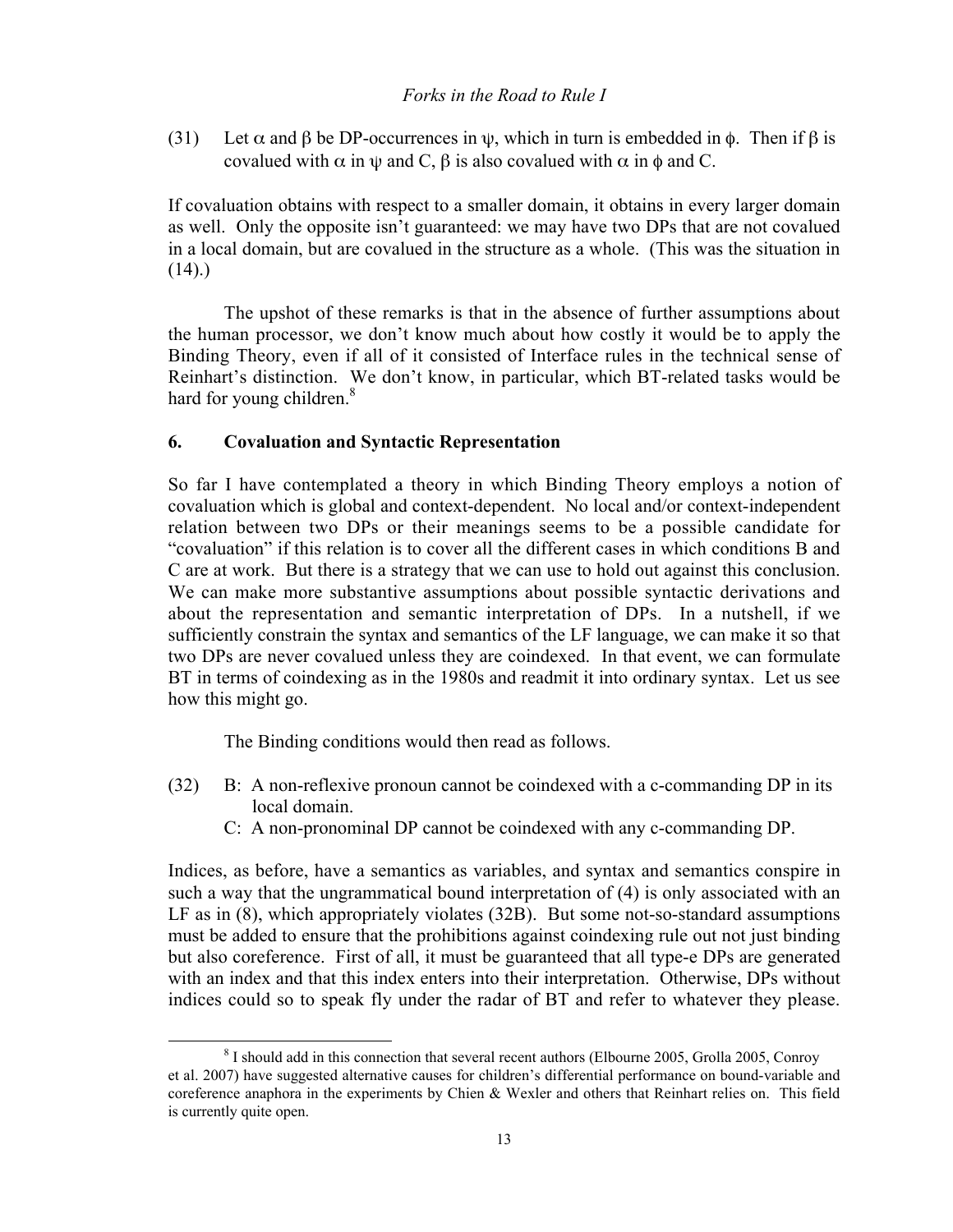Roughly, this requires that proper names and complex definites receive a presuppositional semantics along the lines of (33).

(33)  $[\text{John}_i]$ <sup>g</sup> = g(i) if g(i) = John, otherwise undefined [[the boy<sub>i</sub>][ $g = g(i)$  if  $g(i)$  is a boy, otherwise undefined

Unindexed *John* or *the boy* must be either underivable or uninterpretable, so we can't have an LF like (34) with a contextually given variable assignment as indicated, which would express coreference without being filtered out by (32B).

 $(34)$  Bert pointed at him<sub>1</sub>  $g_c = [1 \rightarrow Bert]$ 

Moreover, it seems we must make sure that contextually given assignments are generally one-to-one, or else an LF-and-context pair like (35) could once again smuggle in coreference below the radar of (32B).

(35) Bert<sub>1</sub> pointed at him<sub>2</sub>  $g_c = [1 \rightarrow$  Bert,  $2 \rightarrow$  Bert]

Given that we don't want to rule out coreference in identity statements, however, the oneto-one requirement should not be imposed on the assignment furnished by the objective context, but suitably relativized to the subjective context. If subjective contexts are construed as sets of world-assignment pairs as sketched above, the following formulation will work.

(36) A subjective context C can be paired with an LF  $\phi$  only if for every pair of distinct indices  $i \neq j$  free in  $\phi$ , there is some  $\langle w, g \rangle \in C$  such that  $g(i) \neq g(j)$ .

There are legitimate concerns about the stipulative and cumbersome nature of these nonstandard assumptions. Things get complicated when we have definite DPs whose NPs contain other variables, and we need complex indices in this case (of the kind employed in work on functional questions, e.g., by Chierchia 1993). I will spare you these details. But even apart from technical complexity, it is disturbing to have to enforce the presence of indices on all referential DPs, including those that otherwise give us no reason to implicate a variable in their meaning: proper names, definite descriptions, demonstratives, and indexicals. Even in the domain of pronouns, the trend of recent semantic research has arguably been to remove more and more of these from the realm of variables and reclassify them instead as covert descriptions ("E-Type" pronouns) or as indexicals (see Kratzer 2006 for a particularly radical instance of this trend) – in other words, the opposite of what we are forced to do here. But this seems to be the price of enabling a BT which only sees a context-independent relation to handle the facts that earlier persuaded us of the context-dependency of the covaluation relation.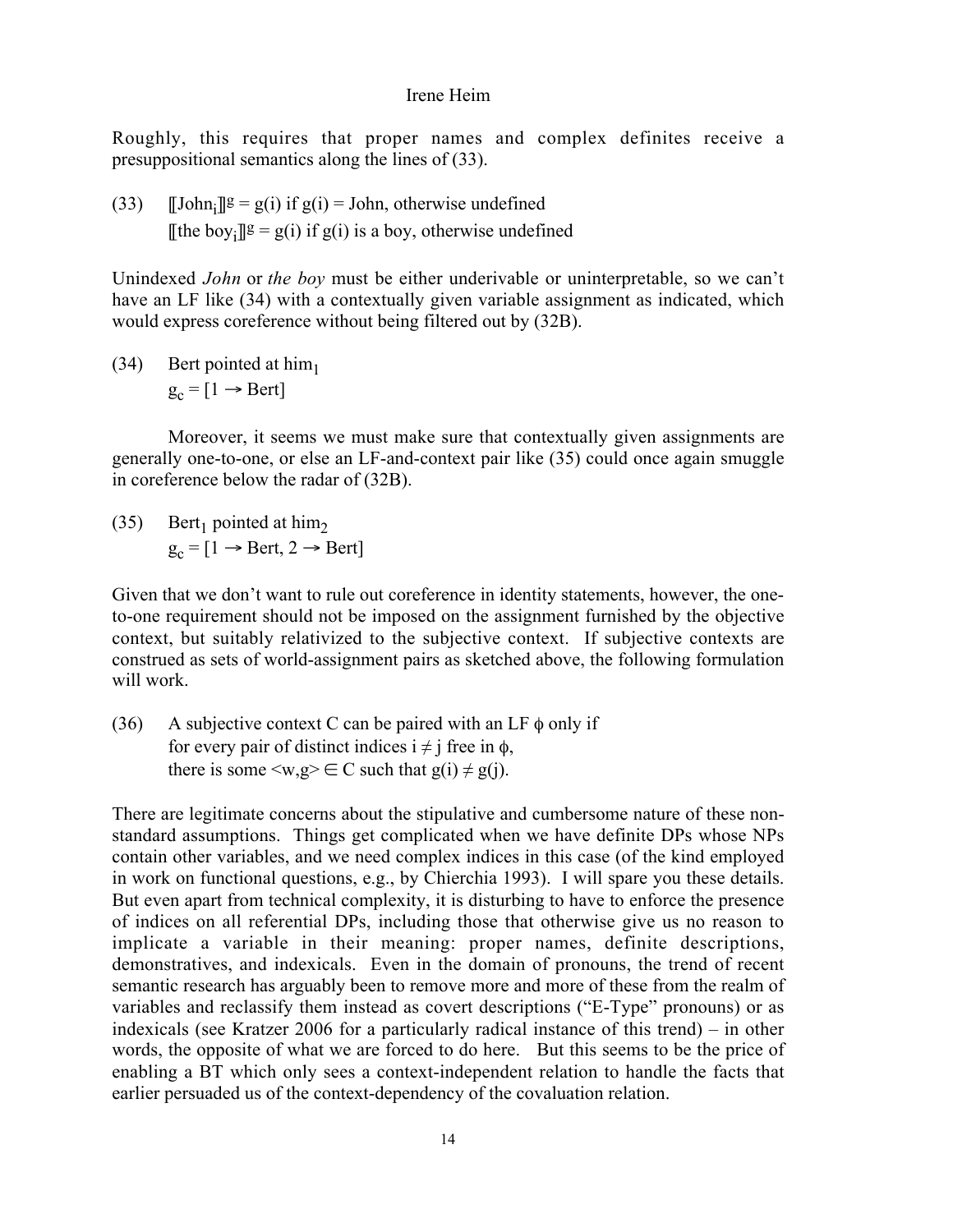As if those concerns were not enough, we still have the problem that taught us that covaluation needed to be relativized not only to subjective context but moreover to the global syntactic environment. In other words, we are still vulnerable to the sneaky derivations exemplified by (14).

(14) every man  $\lambda_1$ . t<sub>1</sub> said he<sub>1</sub>  $\lambda_2$ . t<sub>2</sub> knew he<sub>1</sub>  $\lambda_3$ . t<sub>3</sub> pointed at him<sub>2</sub>

Since there is no coindexing within the lowest clause, the coindexing-based condition B in (32) cannot rule this out. I considered a way of plugging this loophole in Heim (1993), which I dismissed at the time for a reason that may not, after all, be valid. As I there observed, (14) and all the other problematic derivations of this kind stand and fall with the possibility of choosing any index you like for the binder-index and trace when a DP is moved. For example, when deriving (14), I chose *2* for the lambda and trace of the higher moving pronoun, which was different from that pronoun's own index *1*. Had I been forced to reuse the pronoun's preexisting index *1* on the new lambda and trace, my devious plot would not have gone far.

How might we think about the syntax of movement so that it doesn't give us so much freedom in choosing indices? In Heim & Kratzer, where binder indices are created out of thin air in each move, it is hard to constrain it in a non-stipulative way. But in more recent work by Kratzer (2001), the picture is a little different. Binder indices are generated first, and movement is a matter of the binder index attracting a matching index on the moving DP. After this has happened, the DP's own index then may – but presumably doesn't have to – be deleted under agreement with the attracting binder index. A Kratzer-style derivation for a simple sentence like (37) proceeds as in (38).

- (37) Every boy pointed at himself.
- (38) underlying:  $\lambda_1$  every boy<sub>1</sub> pointed at himself<sub>1</sub> move: every boy<sub>1</sub>  $\lambda_1$ , t<sub>1</sub> pointed at himself<sub>1</sub> delete uninterpretable index: every boy  $\lambda_1$ . t<sub>1</sub> pointed at himself<sub>1</sub>

Here the moving DP was a quantifier, on which an index is not interpretable. But had it been a referential DP instead, which (as I am already assuming now) can and must bear an interpreted index at LF, we would naturally have stopped short of the final step.

- (39) Bert pointed at himself.
- (40) underlying:  $\lambda_1$ . Bert<sub>1</sub> pointed at himself<sub>1</sub> move: Bert<sub>1</sub>  $\lambda_1$ . t<sub>1</sub> pointed at himself<sub>1</sub>

This way, whenever movement applies to a type-e DP, the same index will be on the moved DP and on its trace and any pronouns it binds. This prevents derivations like (14) and closes the loophole out of condition B.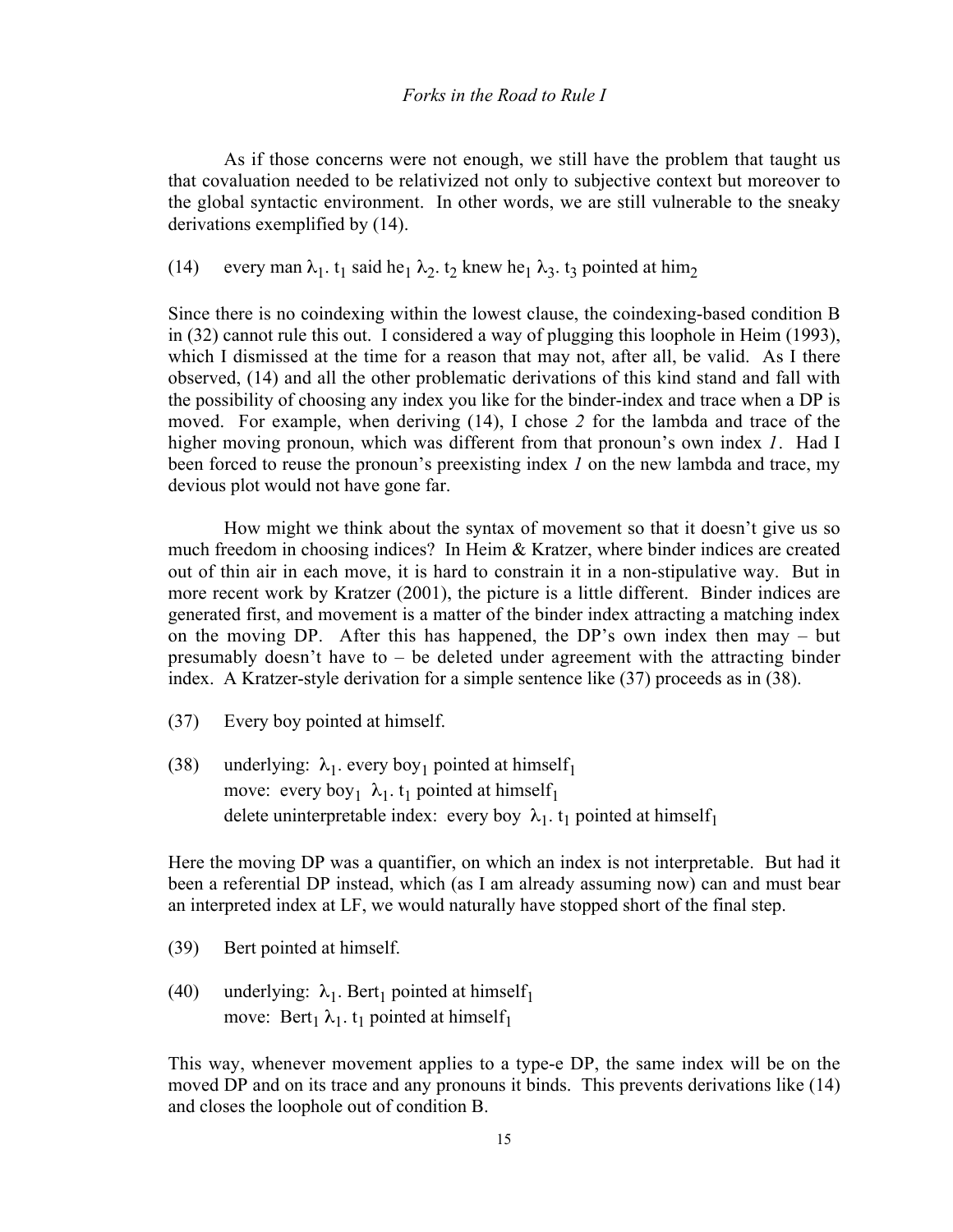In Heim (1993), I argued that this was not the right way to go, because plugging the loophole in this way would also reduce the system's expressive power in undesirable ways. My argument turned on strict-sloppy ambiguities in ellipsis, particularly the ambiguity of a sentence like (41).

(41) Every boy said that he was mad at his mom and John was too.

'every boy x said that x was mad at x's mom and ...

- a.  $\ldots$  John was mad at x's mom' (strict)
- b. ... John was mad at John's mom' (sloppy)

I assumed with Sag, Williams, and Reinhart that ellipsis licensing required semantic equivalence between the deleted and antecedent VPs. Therefore the emergence of two readings for the elided VP meant that there had to be two distinct representations for its antecedent. This in turn meant that it had to be possible to distinguish the index on the bound *he* from the index on the variables that it in turn binds. The sentence in (41) had to have two different LFs as in  $(42a,b)$ .

- (42) every boy  $\lambda_1$ . t<sub>1</sub> said that
	- a. [he<sub>1</sub>  $\lambda_2$  t<sub>2</sub> was mad at his<sub>1</sub> mom] and [John  $\lambda_3$  t<sub>3</sub> was mad at his<sub>1</sub> mom]
	- b. [he<sub>1</sub>  $\lambda_2$ , t<sub>2</sub> was mad at his<sub>2</sub> mom] and [John  $\lambda_3$ , t<sub>3</sub> was mad at his<sub>3</sub> mom]

What I just said above does not allow this anymore. The lambda next to  $he_1$  must have the same index *1*, so there is only one single choice for indexing the *his* in the overt VP.

(43) every boy  $\lambda_1$ ,  $t_1$  said that [he<sub>1</sub>  $\lambda_1$ . t<sub>1</sub> was mad at his<sub>1</sub> mother] and [John<sub>3</sub>  $\lambda_3$ . t<sub>3</sub> was mad at his<sub>2</sub> mother]

Can I still account for the ambiguity in (41)? I may be able to if I give up the restrictive theory of ellipsis-licensing that requires equivalent VPs. Were I to stick to that, the index on the elided *his?* in (43) would have to be *3* and the reading would have to be sloppy. But on looser theories of ellipsis-licensing such as those argued for by Rooth (1992), Fox, and others, we can have two choices for the elided pronoun even when we have only one for its overt counterpart. (Though as I already mentioned, there are serious concerns over the prospects of a principled theory of ellipsis that will allow just the right cases of strict readings of pronouns whose counterparts in the antecedent are locally bound.)

Constraining the LF-language in such a way that a moving DP must always leave a copy of its own index on its trace has a similar effect as Fox and Büring's Binding Economy requirement.<sup>9</sup> Fox and Büring assume (as I did in Heim 1993 and elsewhere, including earlier in this paper) that LF-syntax can in principle distinguish between "cobinding" as in (44a) and "transitive binding" as in (44b).

 <sup>9</sup>  $\degree$  I lump the two together here, even though, as Büring points out, Fox's statement is less general.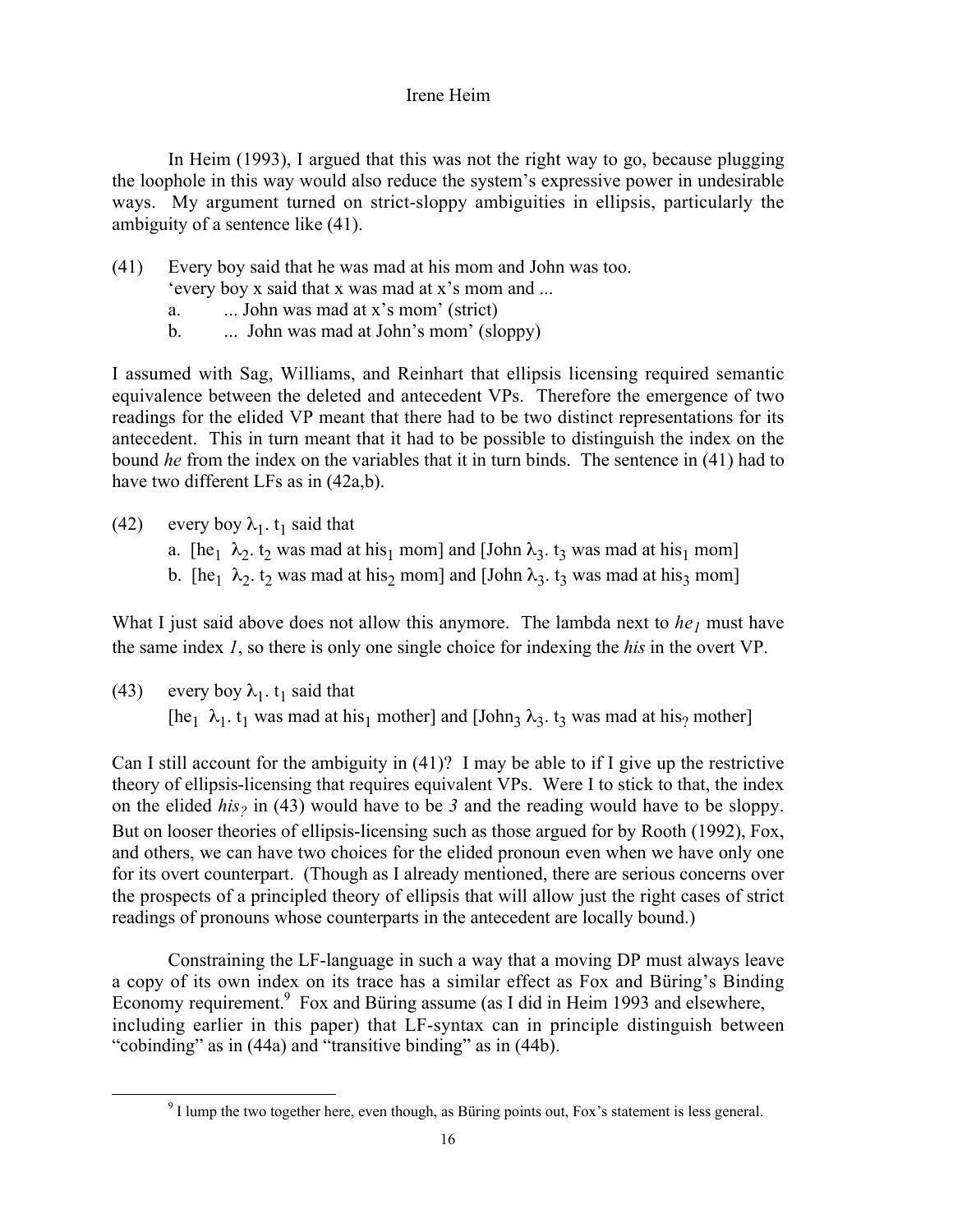(44) a. every boy  $\lambda_1$ . t<sub>1</sub> said that he<sub>1</sub>  $\lambda_2$ . t<sub>2</sub> was mad at his<sub>1</sub> mother b. every boy  $\lambda_1$ , t<sub>1</sub> said that he<sub>1</sub>  $\lambda_2$ , t<sub>2</sub> was mad at his<sub>2</sub> mother

But they impose an economy constraint (Fox's "Rule H", Büring's "Have Local Binding") which effectively filters out (44a).

- (45) Binding Economy: For any two DPs  $\alpha$  and  $\beta$ , if  $\alpha$  could semantically bind  $\beta$  (i.e., if it c-commands  $\beta$ and  $\beta$  is not semantically bound in  $\alpha$ 's c-command domain already),  $\alpha$  must semantically bind β, unless that changes the interpretation.
- (46) Definition of "semantic binding":  $\alpha$  sem-binds  $\beta$  iff  $\alpha$  is sister to a constituent of the form  $[\lambda_i, \phi]$ , where  $\phi$  contains  $\beta_i$  and no instance of  $\lambda_i$  that c-commands  $\beta_i$ .

Let  $\alpha$  and  $\beta$  in (44a) be respectively the occurrences of *he<sub>1</sub>* and *his*. C-command obtains and *his* is not sem-bound in the scope of *he<sub>1</sub>*. So (45) demands that *he<sub>1</sub>* sem-bind *his*, which it doesn't in (44a) but does in the otherwise identical (44b), unless these two have different interpretations. Since they are in fact semantically equivalent, (45) disallows (44a). Only (44b) is allowed.

Binding Economy eliminates (44a) by making it compete with (44b), whereas the Kratzer-style syntax for movement that I am currently contemplating simply doesn't generate (44a) in the first place. It actually doesn't generate (44b) either, but it does generate (47), which exhibits an identical pattern of binding relations.

(47) every boy  $\lambda_1$ . t<sub>1</sub> said that he<sub>1</sub>  $\lambda_1$ . t<sub>1</sub> was mad at his<sub>1</sub> mother

Both proposals then, in different ways, predict that transitive binding is the only option.

Actually, this is not quite right, unless we make explicit another assumption, namely that the lower subject must undergo some movement (whether it ends up binding a pronoun or not). This assumption is not needed by Fox and Büring, since their principles are meant to apply in the same way to (48) below as to (44a), making both compete with and lose against (44b).

(48) every boy  $\lambda_1$ , t<sub>1</sub> said that he<sub>1</sub> was mad at his<sub>1</sub> mother

But a Kratzer-style derivation could in principle yield (48), provided it were possible to leave *he<sub>1</sub>* in its base-generated position and never introduce a lower lambda at all. The point is moot if there are independent reasons for subjects to have to move anyhow, which is certainly something widely assumed for full clauses in English. We would need to turn to other types of structures if we wanted to tease the two theories apart; perhaps certain kinds of small clauses, or languages where subjects may remain *in situ*, or cases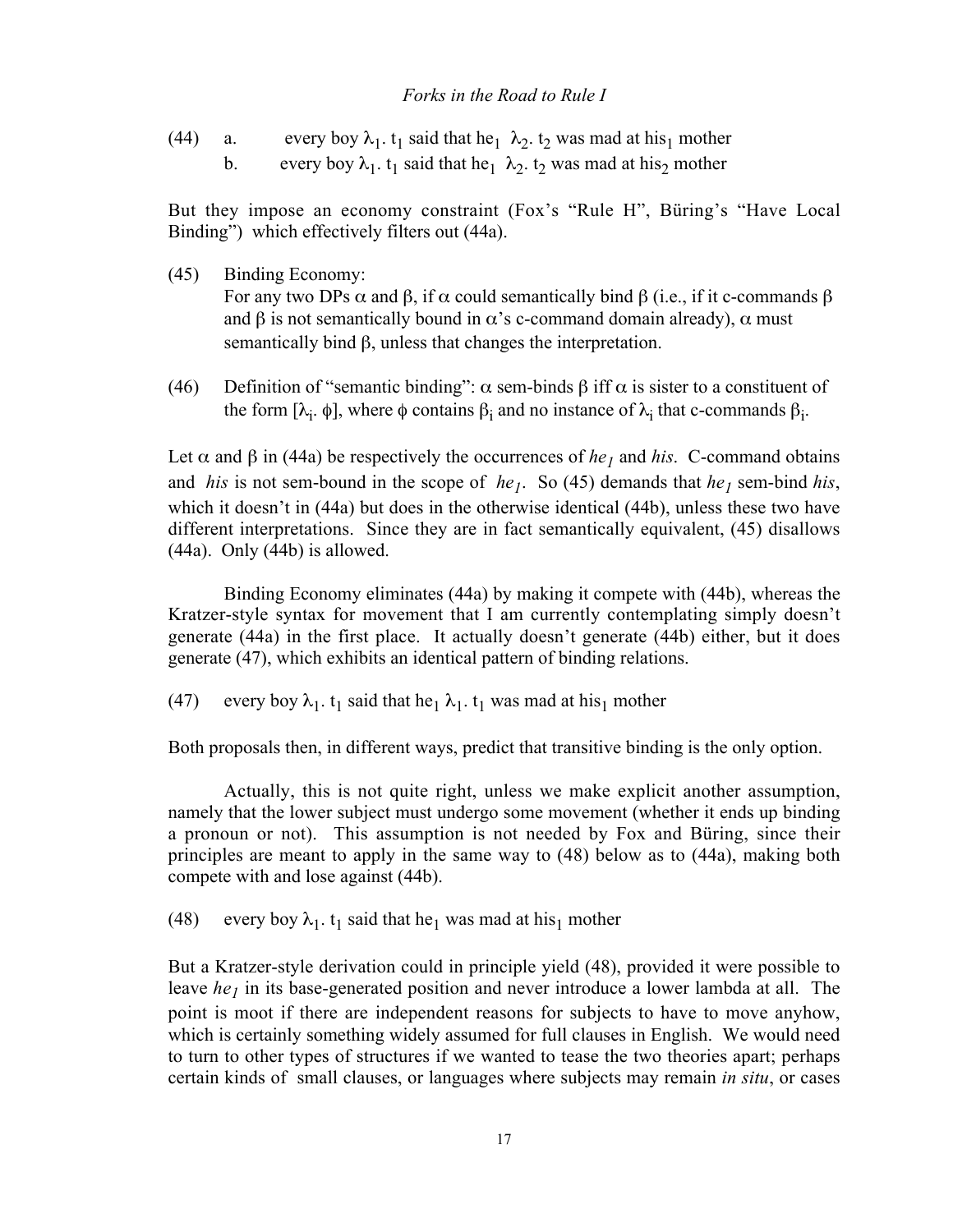where the potential local binder is not a subject in the first place. Maybe even direct objects always move, but what about a prepositional object as in (49)?

(49) John said I talked to him about his grades.

Might this be a case where the present proposal would differ from Binding Economy, in allowing the derivation of a cobinding constellation that Binding Economy would block? I don't know.

If we could tease the theories apart, where would it show in the data? Fox uses Binding Economy to attack Dahl's "many pronouns" puzzle. Insofar as the Kratzer-style movement syntax enforces the same transitive-binding constellations, his solution would carry over (albeit with the same baggage of a parallelism condition that remains *ad hoc*). If there are differences between the precise ranges of constructions in which the two theories prevent co-binding, we could get slightly different predictions about the distribution of the Dahl-effect.

Let me step back to reflect on this section. We had found in the foregoing discussion that covaluation, the relation that seems to matter to Binding Theory, was not detectable locally and context-independently. At least this was so under more or less standard assumptions about syntactic representations and compositional semantics. But what if these assumptions are not right? It certainly remains conceivable that grammar is, after all, designed in such a way that the global and context-dependent relation of covaluation can be read off reliably and easily from local chunks of representation. I outlined some maneuvers that we might make to create this state of affairs. As I am the first to concede, these particular maneuvers were inept and unexciting (except possibly for the last one, which also had an interesting side-effect). Probably this is not quite the right way to go. But the general possibility that covaluation has some easy-to-spot representational correlate is worth bearing in mind.

### 7. Conclusion

This paper had two parts. In the first part I proposed a uni-modular approach to Binding Theory, in which BT conditions regulate a semantically broad relation of "covaluation", which includes both binding and coreference. The definition of this relation makes reference to alternative representations and their meanings, and in this respect is reminiscent of the mechanisms employed by Reinhart and her descendants in their interface rules and economy principles. This proposal raises new questions about the role of BT in language processing and acquisition, which I have not yet even begun to explore. It also raises a question about the explanation of Dahl's puzzle. The second part of the paper was not meant as a proposal, but should be taken more as merely an existence proof. My main point there is that the basic proposal in the earlier part does not in itself say all that much about how anaphoric relations are represented in the syntax, and that different imaginable answers to this further question will affect the content of any predictions about processing, acquisition, or the Dahl puzzle.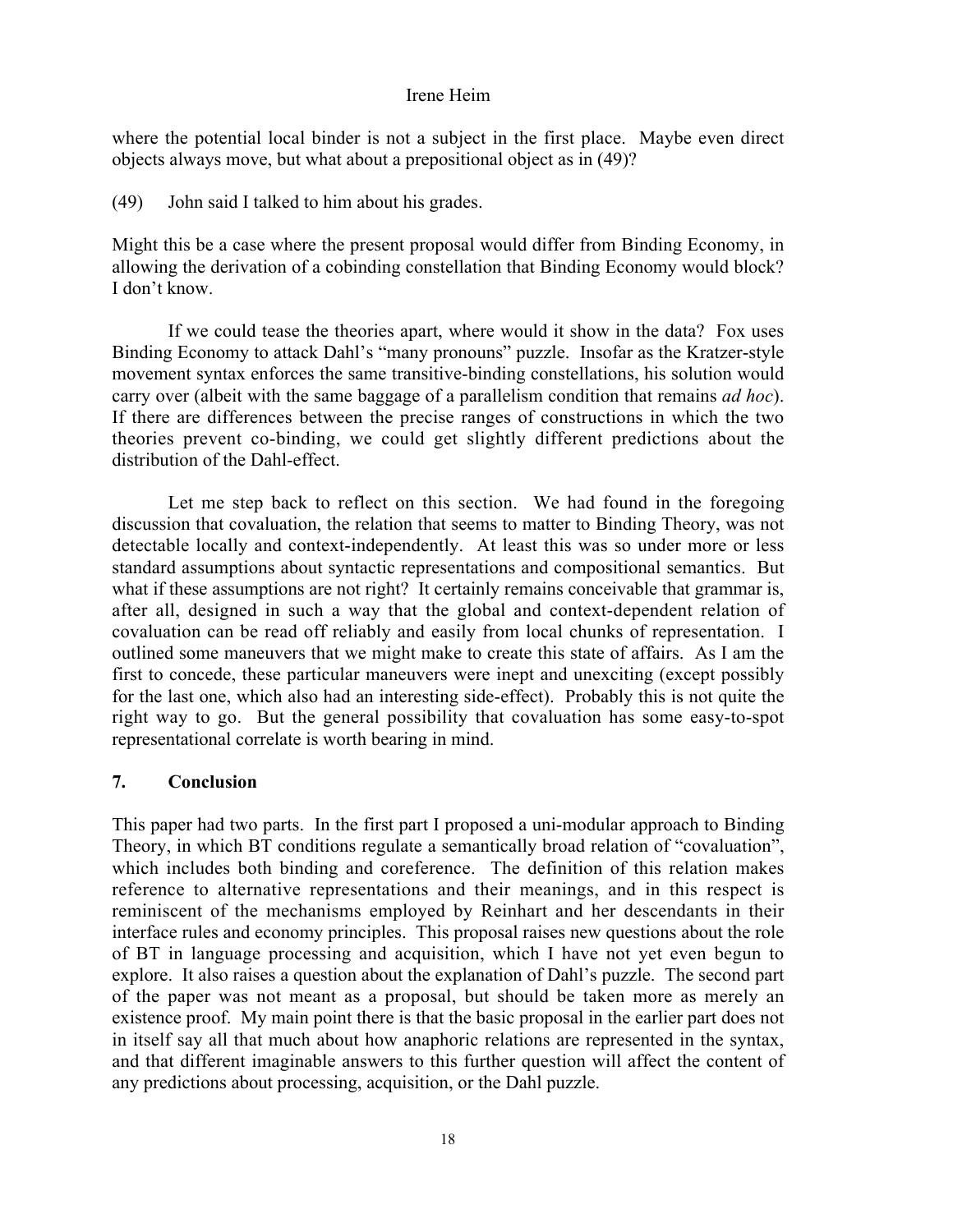#### References

Büring, D. 2005. Bound to bind. *Linguistic Inquiry* 36(2), 259–274.

- Chien, Y.-Ch. and K. Wexler. 1990. Children's knowledge of locality conditions in binding as evidence of the modularity of syntax and pragmatics. *Language Acquisition* 1: 225–295.
- Chierchia, G. 1993. Questions with quantifiers. *Natural Language Semantics* 1(2):  $181 - 230$ .
- Conroy, A., E. Takahashi, J. Lidz, and C. Phillips. 2007. Equal Treatment for all antecedents: How children succeed with principle B. Ms. University of Maryland.
- Elbourne, P. 2005. On the acquisition of principle B. *Linguistic Inquiry* 36(2): 333–365.
- Evans, G. 1980. Pronouns. *Linguistic Inquiry* 11(2): 337–362.
- Fox, D. 1998. Locality in variable binding. In P. Barbosa et al., eds., *Is the Best Good Enough? Optimality and Competition in Syntax*, 129–155. Cambridge Mass.: MIT Press.
- Fox, D. 2000. *Economy and Semantic Interpretation*. Cambridge Mass.: MIT Press.
- Grodzinsky, Y. 2007. Coreference and self-ascription. Ms. McGill University, Montreal.
- Grodzinsky, Y. and T. Reinhart. 1993. The innateness of binding and coreference. *Linguistics Inquiry* 24(1): 69–101.
- Grolla, E. 2005. *Pronouns as Elsewhere Elements: Implications for Language Acquisition*. Doctoral dissertation, University of Connecticut, Storrs.
- Heim, I. 1982. *The Semantics of Definite and Indefinite Noun Phrases*. Doctoral dissertation, University of Massachusetts, Amherst. (Published in 1988 by Garland, New York.)
- Heim, I. 1993. Anaphora and semantic interpretation: A reinterpretation of Reinhart's approach. SfS-Report 07-93, University of Tübingen. (Reprinted in 1998 in U. Sauerland and O. Percus, eds., *The Interpretive Tract*, 205–246. MITWPL, Department of Linguistics and Philosophy, MIT.)
- Heim, I. and A. Kratzer. 1998. *Semantics in Generative Grammar*. Oxford: Blackwell.
- Heim, I., H. Lasnik, and R. May. 1991. Reciprocity and plurality. *Linguistic Inquiry* 22(1): 63–101.
- Higginbotham, J. 1980. Anaphora and GB: Some preliminary remarks. In J. Jensen, ed., *Cahiers Linguistiques d'Ottawa: Proceedings of NELS 10*, University of Ottawa.
- Higginbotham, J. 1983. Logical form, binding, and nominals. *Linguistic Inquiry* 14(3): 395–420.
- Kratzer, A. 2001. The event argument. Ms. Semantics Archive.
- Kratzer, A. 2006. Minimal Pronouns. Ms. Semantics Archive.
- Lasnik, H. 1976. Remarks on Coreference. *Linguistic Analysis* 2(1): 1–22.
- Macià-Fàbrega, J. 1997. *Natural Language and Formal Languages*. Doctoral dissertation, MIT.
- Partee, B. and E. Bach. 1981. Quantification, pronouns, and VP anaphora. In *Formal Methods in the Study of Language*. Mathematical Centre tracts, University of Amsterdam. (Reprinted in 1984 in J. Groenendijk et al., eds., *Truth, Interpretation and Information*, 99–130, Dordrecht: Foris.)